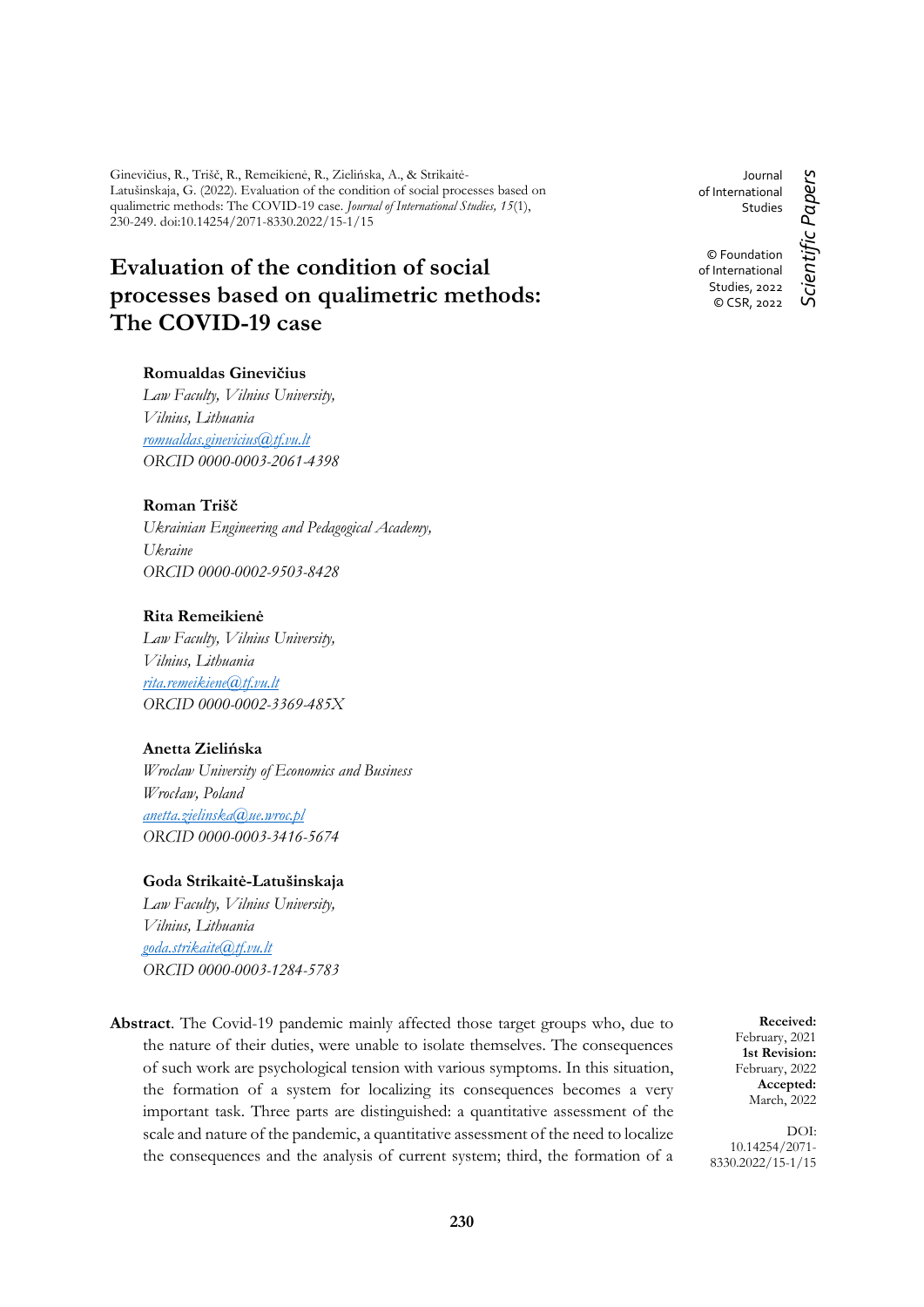monitoring system. The chosen system allows verbal assessments to be transformed into quantitative ones. Based on it, the aggregated values of seven essential signs of psychological stress in the target groups (medical and social workers, police, customs officers, educators, pharmacists, and entrepreneurs) were identified: anxiety (0.80), stress (0.78), aggression (0.63), insomnia (0.62), persistent fatigue (0.61), depression (0.56), sadness (0.49). The application of the methodology allows forming a monitoring system considering the scale of the pandemic impact and the psychological consequences. The mental distress caused by the COVID-19 pandemic has been shown to be characterized by such negative effects as anxiety, stress, insomnia, persistent fatigue, depression and persistent sadness. The study revealed that the major shortcomings in the system developed for localizing the negative effects are as follows: insufficient efforts of state institutions even in the case the negative effects are getting worse; inadequate provision of psychological assistance conditioned by unreasonably high prices and deficient legal framework.

**Keywords:** COVID-19, quantification of pandemic consequences, monitoring

**JEL Classification:** C40

# **1. INTRODUCTION**

The Covid-19 pandemic and its consequence – quarantine – have changed not only people's normal lives, but also their working conditions. The new challenges have raised different requirements for performance of professional duties (increased flexibility, the need for specific knowledge, etc.) and at the same time led to mental stress. The new situation has primarily affected those who have to stay in their workplaces despite the risk of contracting the virus. This category of professionals includes hospital staff, pharmacists, social workers, police officers, customs officers and others, i.e. those who cannot avoid direct contacts with other people while performing their duties. Business employees and entrepreneurs can also be attributed to the above-mentioned category. The risk of contracting the virus along with difficult working conditions leads to mental distress, in some cases developing into depression.

Given the seriousness of the consequences of the COVID-19 pandemic, the detrimental effects have become a topical research issue. Literature analysis shows that researchers focus on particular aspects of the COVID-19 effects. Nevertheless, a systematic approach to the effects of the COVID-19 pandemic on people's lives, i.e. treatment of the effects as an aggregate, is still lacking. The research of this type would provide the potential and grounds to develop an effective system for monitoring the mental effects of the pandemic (Fig. 1).

Identification of mental effects of the pandemic through surveys is a necessary but insufficient condition for developing an effective monitoring system. This is because surveys provide qualitative information only. Based on this information alone, it is difficult to make an adequate generalised evaluation of the current situation, and without deep understanding of the situation, it is not possible to adopt the measures to combat the effects of the pandemic effectively. The effective measures can only be developed if the methods to turn qualitative information into quantitative data are available, i.e. if the current condition can be evaluated quantitatively. In connection with this, an important objective in both scientific and practical context is raised: based on verbal evaluations of the phenomenon under consideration, to move to its quantitative evaluation. This can be done by applying the theory of extreme statistics (Gnedenko, 1943).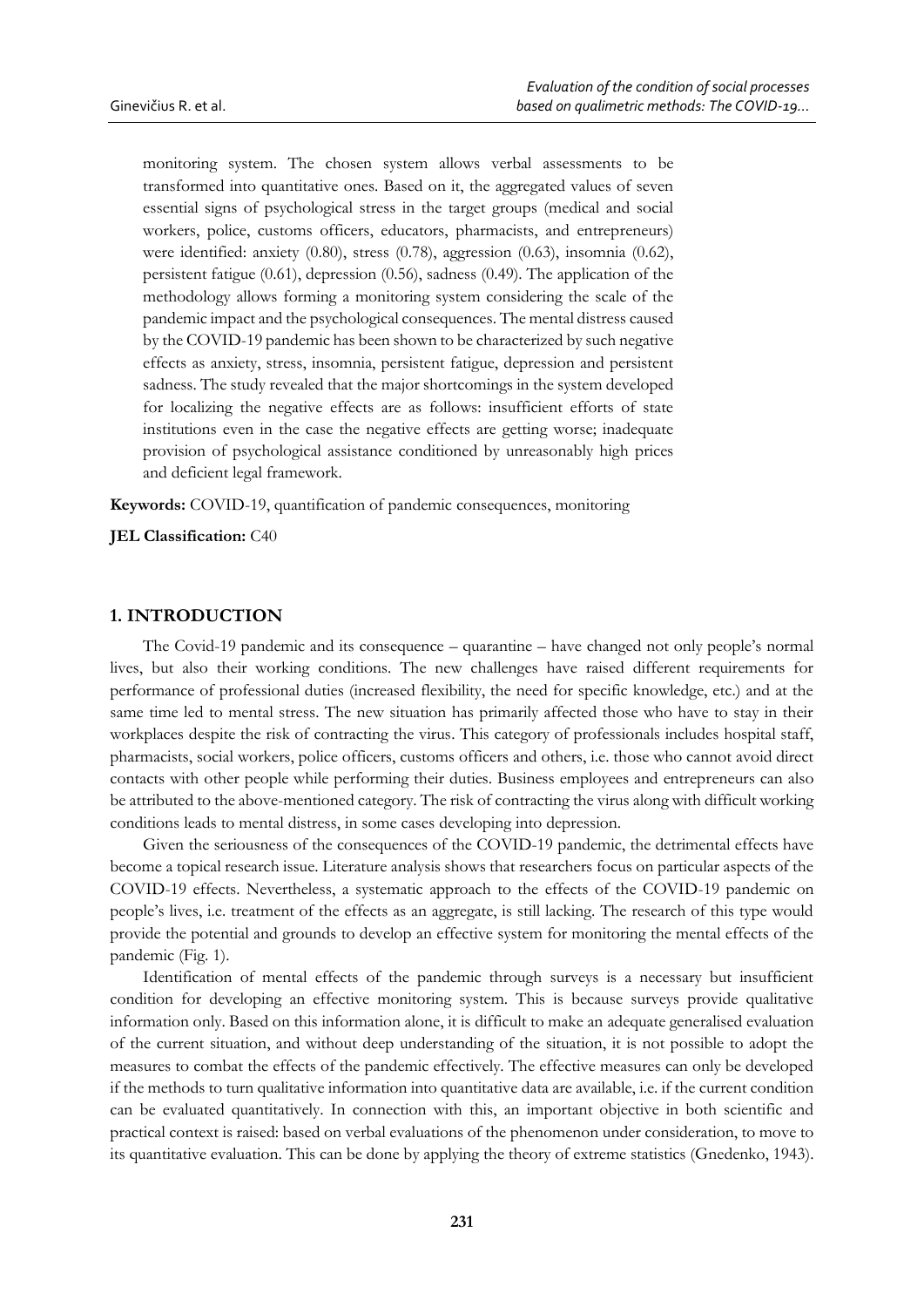

**Figure 1. A system for monitoring mental effects of the pandemic** *Source*: compiled by the authors

**The major purpose** of this article is a systematic quantitative evaluation of mental effects of the COVID-19 pandemic based on the qualitative information obtained by surveying target population groups. To fulfil the defined purpose, the following objectives are raised: to identify the indicators that reflect the condition of the phenomenon under consideration; to select the scale to rank indicator values; to select the value normalization functions that would allow moving from qualitative to quantitative evaluations; to select the function that would allow aggregating the normalized indicator values into a single quantity and providing general evaluation.

# **2. REVIEW OF THE LEGAL REGULATION**

After the World Health Organization reported the first outbreaks of the new virus in early 2020 in Wuhan, China, and on 11 March 2020 officially announced the Covid-19 outbreak a pandemic (WHO, 2020), states around the world had to adapt quickly to protect their populations. The Covid-19 pandemic has had an unprecedented impact on the economies, labour markets and social relations. The adopted legislation was aimed at preventing the further spread of the virus: the regulations inter alia banned cultural activities and events, restricted the work of public catering and service provision companies, as well as movement within the country and abroad, and provision of education. Lithuania is no exception. On 14 March 2020, the Government of the Republic of Lithuania adopted a resolution on the announcement of quarantine in the territory of the Republic of Lithuania (Resolution No. 207 of the Government of the Republic of Lithuania on Declaration of Quarantine on the Territory of the Republic of Lithuania, Register of Legal Acts, 14-03-2020), which entered into force on 16 March 2020 and was extended until 16 June 2020. The resolution inter alia stipulates that "in state and municipal institutions, establishments, state and municipal enterprises, work shall be organized and clients shall be served remotely, except in cases when it is necessary to perform the relevant functions at the workplace. It is essential to ensure that the necessary emergency functions are performed. The private sector is recommended to work by following the same form of work organizing as the one applied in the public sector" (Article 3.2.1. of the Resolution). The Resolution also prohibited visits to cultural, leisure, entertainment and sports institutions, provision of physical service to visitors (Article 3.2.2.), all events and gatherings (Article 3.2.3.), the activities of healthcare centres, sanatoriums and recreation centres (Article 3.2.4.), the activities of public catering, restaurants, cafes, bars, nightclubs and other places of entertainment (Article 3.2.6.), the activities of shops, shopping and / or entertainment centres, markets (Article 3.2.7.), provision of beauty services (Article 3.2.8.), the activities of gambling houses (casinos) and slot machine parlours (Article 3.2.9.), and suspended the processes of education and childcare – the educational process was transferred to a distance mode (Article 3.3.).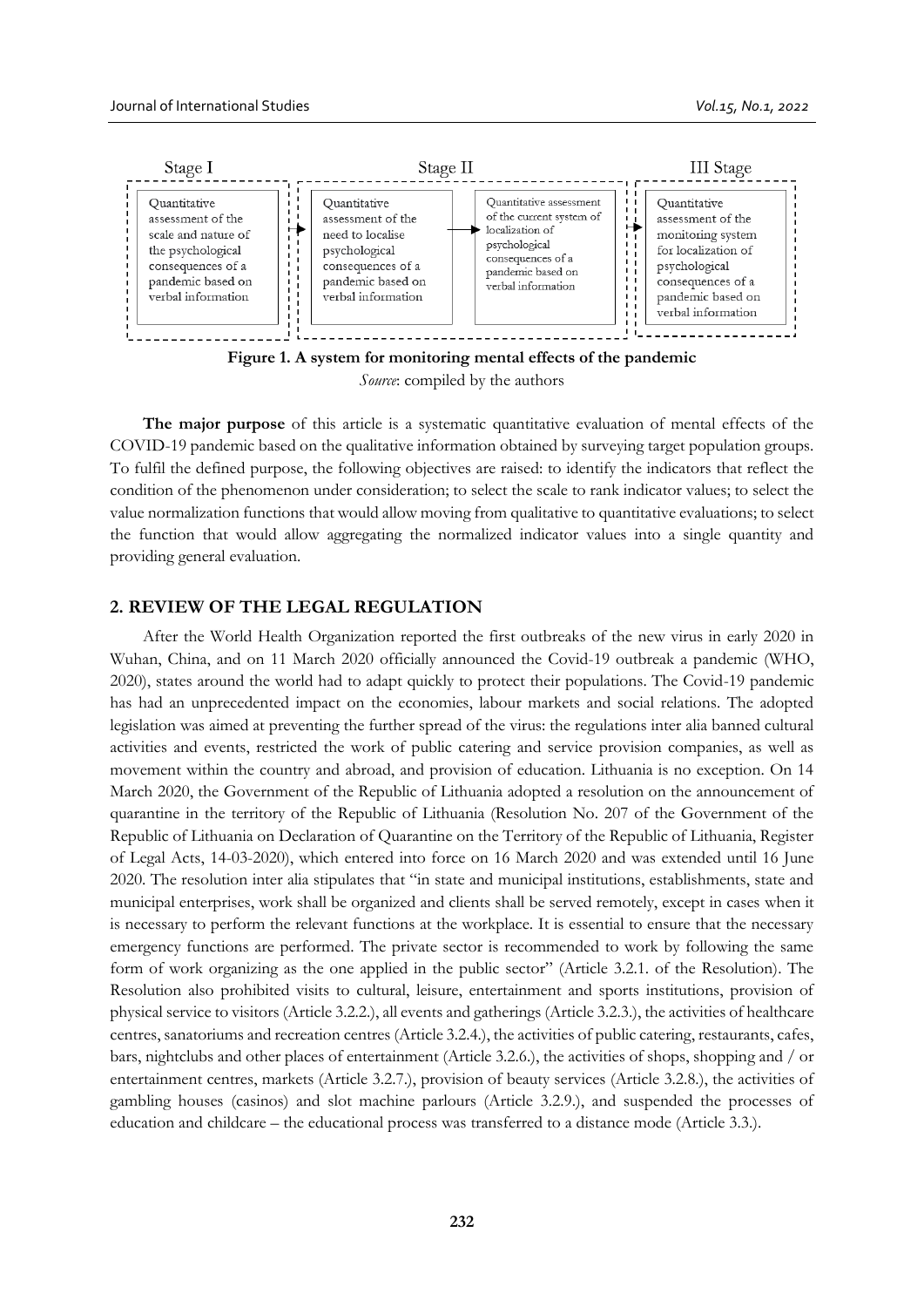Due to the specifics of the medical work functions, i.e. the need to perform the functions in the workplace, the activities of medical staff were regulated by imposing new special requirements. For instance, the following new requirements for providing inpatient healthcare were imposed: reorganization of activities to manage patient flows, infrastructure, material and human resources (Article 3.4.2.1.), postponement of scheduled surgeries (Article 3.4.2.2.), postponement of scheduled hospitalizations (Article 3.4.2.3.), ban on patient visits (Article 3.4.2.4.), restrictions on the provision of medical rehabilitation services (Article 3.4.2.4.). Accordingly, the following restrictions were imposed on the provision of outpatient personal healthcare services: postponement of scheduled consultations, diagnostic, preventive and curative services (Article 3.4.3.2.), restriction on the provision of home services (Article 3.4.3.3.), postponement of the provision of outpatient medical rehabilitation services (Article 3.4.3.4.), postponement of preventive examinations and prevention programs (Article 3.4.3.5.), reorganization of scheduled vaccinations (Article 3.4.3.6.), etc. The new restrictions on the provision of public healthcare services were also imposed.

The detailed peculiarities of the activities of medical staff are provided in the Description of the Procedure for Organizing the Provision of Personal Health Care Services under the Conditions of the State-Level Emergency Declared in the Territory of the Republic of Lithuania (Order No. V-1504 of the Minister of Health of the Republic of Lithuania on Description of the Procedure for Organizing Provision of Personal Health Care Services under the Conditions of the State-Level Emergency Declared in the Territory of the Republic of Lithuania, Register of Legal Acts, 17-06-2020), approved by the Order of the Minister of Health on 17 June 2020. The above-mentioned regulation implies that the medical staff have to deal with more challenges than simply transferring their work functions to the e-space. Due to the specifics of health care services as well as the enormous demand for these services during the pandemic, it is likely that the severe mental effects reported by the medical professionals may differ from the mental effects experienced by representatives of other professions.

Social workers are another group of professionals whose activities are regulated in detail considering the specific nature of their work functions. Among the other professionals, whose activities cannot be transferred to the e-space, police and customs officers, who have a special role of ensuring compliance with the new regulations, and pharmacists, whose activities are not subject to suspension due their extreme importance, should be mentioned.

Following deterioration of the epidemiological situation related to the spread of the COVID-19 disease (coronavirus infection) in the territory of the Republic of Lithuania, the quarantine was reannounced on 7 November 2020 by Resolution of the Government of the Republic of Lithuania (Resolution No. 1226 of the Government of the Republic of Lithuania on Declaration of Quarantine on the Territory of the Republic of Lithuania, Register of Legal Acts, 04-11-2020). The second quarantine regime came into force on the day the ruling was made and is still in effect at the time of writing this article (May 2021).

Among the other quarantine regime restrictions, the requirement for the private and public sectors to organize work remotely or partially remotely, except where the relevant functions need to be performed at the workplace, was re-established. In addition, the following requirements were imposed on the target groups of professionals: the requirement imposed on social service providers – to ensure the conditions for providing persons with the necessary public safety, hygiene and personal protective equipment established by the State-Level Emergency Operations Manager (Article 2.2.10.2.); the requirement imposed on health care institutions - to organize inpatient personal health care services for the exposed to COVID-19 on a cluster-territorial basis (Article 2.2.11.2.). To ensure the proper personal service provision in health care institutions under the conditions of the COVID-19 pandemic, the institute of an Activity Coordinator, a Coordination Group and the Rules of Procedure were established (Article 2.2.11.3.). The regulations also enshrine the right of specialists providing outpatient personal health care services to make a decision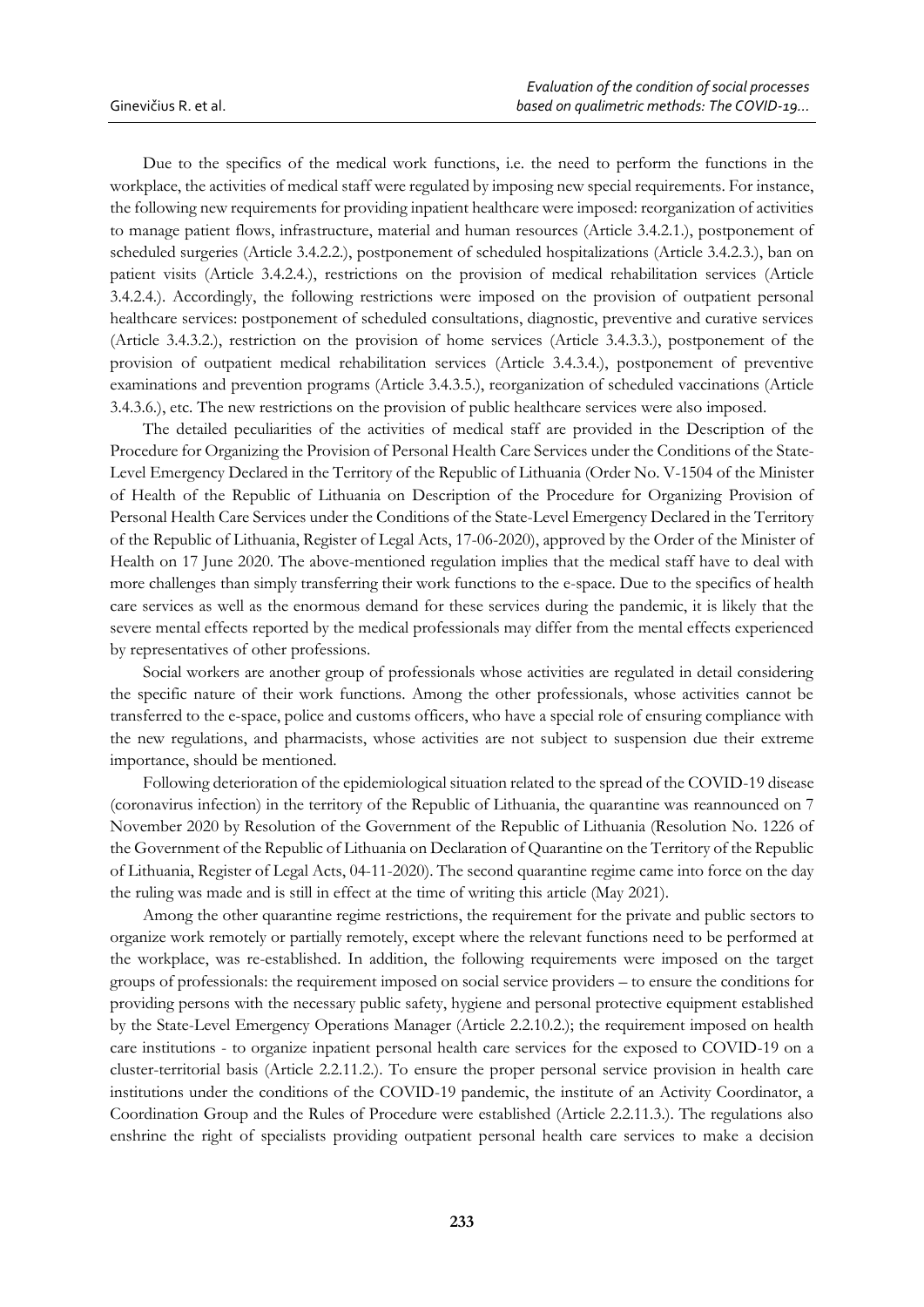regarding provision of certain services by contact after evaluating a patient's health condition (Articles 2.2.11.5.-2.2.11.5.6.), etc.

When assessing the above-discussed legal regulations, it can be concluded that the activities of some professionals, in particular, of those whose work functions are performed in the workplace, have been regulated more strictly than of others. Respectively, representatives of particular professions have to overcome more challenges to perform their work functions properly. The activities of medical staff fall under the strictest regulations that impose new requirements and new work organizing methods, and thus force representatives of this profession to adapt quickly to the new requirements.

#### **3. LITERATURE REVIEW**

The vast majority of literature sources focus on the aspects in which target population groups experience mental pressure related to the Covid-19 pandemic.

In this research, a target population group refers to a particular group of professionals providing various services that cannot be provided remotely and therefore cause many direct contacts between service providers and recipients. The target groups include medical staff, police staff, customs officers, educators, social workers, pharmacists and entrepreneurs.

Medical staff. This target group of professionals work with infected patients and are, therefore, most likely to contract Covid-19 or even die. This is evidenced by national statistics. As a result, these professionals work under constant mental stress. The fear of infection is also raised by the poor application of preventive measures, which manifests as insufficient provision of personal protective equipment, work equipment, deviations from standards, and so forth (Lai et al., 2020; Cawcutt, 2020). Many cases of infections and / or contacts with infected people often require medical staff to stay isolated. Self-isolation is associated with a lack of social contacts, increased anxiety, panic, depression, claustrophobia (Nyashanu et al., 2020). The situation is exacerbated by the fact that forced to stay in isolation, medical professionals are deprived from their families. Mental tension is also worsened by the behaviour of inadequate patients that manifests in the forms of verbal insults, unfounded accusations, and even physical violence (Tomlin et al., 2020). All this occurs working under the conditions of huge workloads, high concentration and enormous responsibility (Lu et al., 2020). Previous studies revealed the deteriorating effects of such mental disorders as insomnia, anxiety, depression, somatic, abscess-compulsive disorders, etc. (Cabarkapa, 2020; Vizheh et al., 2020; Zhang et al., 2020).

Police staff, customs officers. This target group of professionals are responsible for enforcing and controlling the restrictions caused by the Covid-19 pandemic. Their duties also include informing the public about the sanctions for non-compliance with the order, including vehicle traffic restrictions. All this has significantly raised their workload. In addition, half of the officers surveyed report suffering from mental disorders, mainly caused by the fear of contracting the virus (Kokane et al., 2020). Police officers have been found to be almost 9 times more likely to become infected than the rest of the population. One third of the respondents emphasized the stress experienced during the service. Mental stress is also worsened by the fear of bringing the infection home (Stogner et al., 2020; Drew and Martin, 2020; Mehdizadeh and Kamkar, 2020), and the fear of being forced to stay self-isolated (Khadse et al., 2020). The tension is also increased by uncertainty of the situation, i.e. site calls involve additional risks. In addition, when performing their duties, officers often face human aggression (Shirzad et al., 2020; Mehdizadeh and Kamkar, 2020; Drew and Martin, 2020; Khadse et al., 2020). They often lack personal protective equipment, special equipment, and so forth (Mehdizadeh and Kamkar, 2020).

Educators. With the onset of the pandemic, the educational process was not stopped but transferred to an online mode. This is an essential feature of the new reality, in which educators faced and are still facing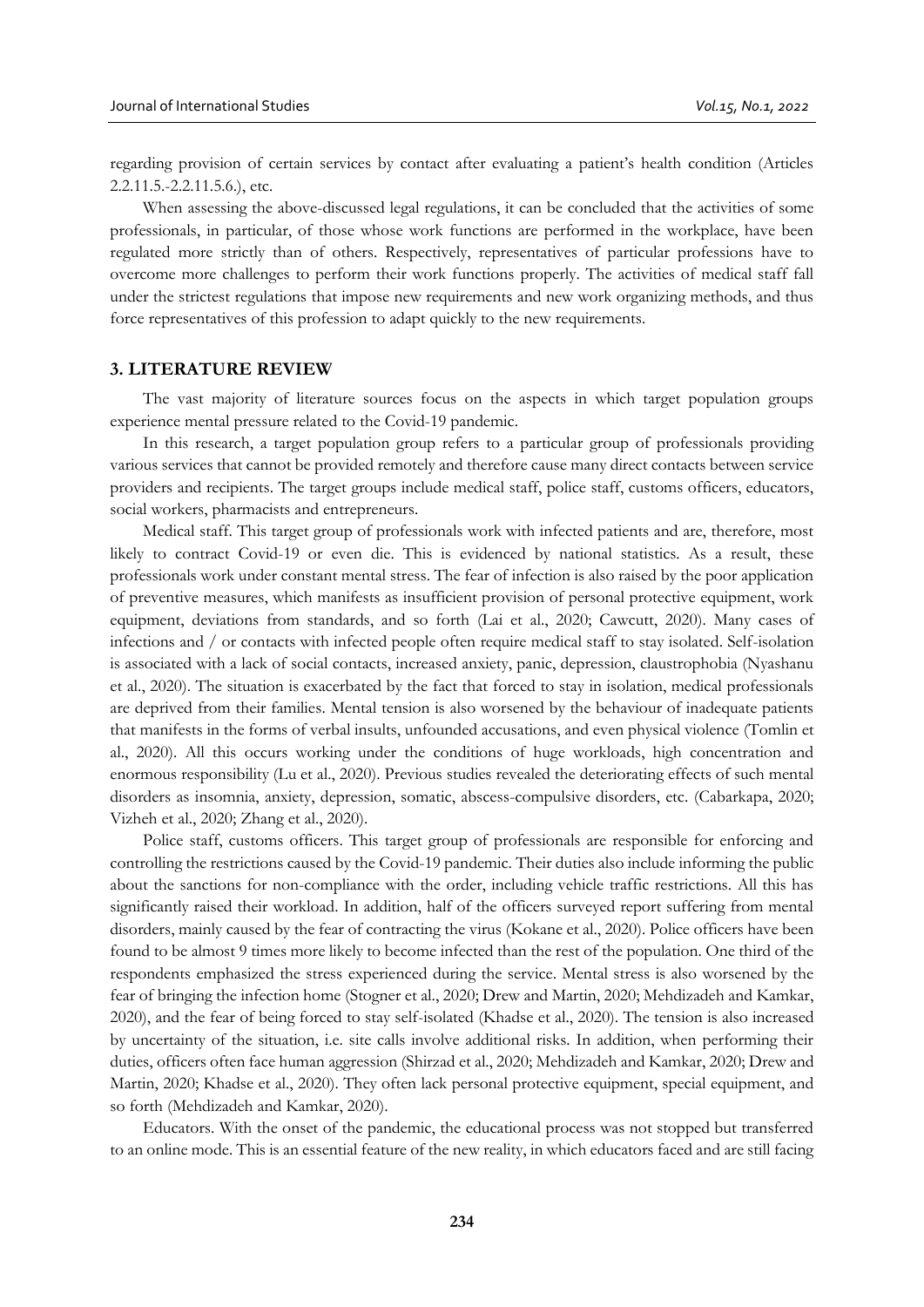the challenges of distance teaching. Since neither the staff nor the curriculum were prepared and adjusted properly, educators were forced to start using work methods and tools they were not familiar with (Aperribai et al., 2020). All of this has had a detrimental effect on educators' mental health, which was reported by almost a third of teachers surveyed in England (Сarr, 2020). A similar study in Italy revealed the symptoms of anxiety, depression, and emotional exhaustion (Matiz et al., 2020). University lecturers had to deal with underdeveloped digital systems for evaluating study results (Sahu, 2020). Foreign students were found to be particularly disadvantaged being forced to study under the conditions of even greater uncertainty. Lecturers were characterized by the fear of increased workloads, social isolation, economic consequences of the pandemic (lower wages, potential job losses), restricted potential of scientific research, etc., while those who had direct contacts with students reported the fear of contracting the virus (Akour et al., 2020; Aperribai et al., 2020).

Social workers. Due to the specific nature of the work, related to human health crises, social work conditions are also considered difficult and risky. Nevertheless, little attention is paid to this group of professionals in previous scientific studies (Redondo-Sama et al., 2020). Meanwhile, social workers can feel mental stress caused by the restrictions to have contacts with patients they nurse (e.g. at home). On the other hand, the proper performance of their duties often requires having direct contacts with patients, which makes these professionals afraid of either infecting other people or getting infected themselves. Most of their patients are extremely vulnerable due to their age or chronic diseases (Swinford et al., 2020). The thoughts about the potential consequences of communication cause additional suffering (Redondo-Sama et al., 2020). The situation is also complicated by the fact that social workers may lack personal protection measures, especially in less developed countries (Thomas et al., 2020). The internal tensions are also heightened by the thought that those around may blame them for having direct contacts with the infected and thus spreading the disease, which may provoke the negative attitudes of acquaintances and community members (Solomon-Osborne, 2020). For the above reasons, social workers often report a disturbed worklife balance, and survey results indicate that they rate their current mental state worse than a year ago (Turner, 2020).

Pharmacists. The vast majority of the respondents, representing this target group, indicate that the pandemic caused by the Covid-19 virus has significantly or partially affected their mental state. The respondents even note that they are at risk of overstrain leading to thinking of changing the profession (RPS, 2020). Some of them report spiritual overstrain, followed by the symptoms of post-traumatic stress (Lange et al., 2020). The mental tension is caused by the increased demand for medications, staff shortages, long working hours, and a lack of free time (RPS, 2020). Another study found that pharmacists often lack personal protective equipment. A high risk of infection forces self-isolation, which, in its turn, poses the problems of social isolation and loneliness (Johnston et al., 2020). Daily stress is even worsened by intimidating media reports about the deteriorating situation, rapidly changing recommendations issued by health care institutions, a lack of necessary medicines, and so forth (Johnston et al., 2020).

Entrepreneurs. Nearly half of the respondents note that the pandemic has had a negative impact on their business (Jordan, 2020). The biggest challenge they are facing is the need to comply with the safe work requirements set by the authorities and at the same time manage a business (Australian Government, 2020; Newman, 2020). It has become much more difficult to adapt to unusually rapidly changing working conditions; it is also difficult to retain employees, and there is constant concern about receiving state support (Jordan, 2020), especially financial in order to mitigate the bankruptcy risks (Kudej et al., 2021). These findings are in line with results on employees retaining problems due to the business environment quality (Oliinyk et al., 2021) and expectations regarding well-being in working surrounding (Anita, 2021; Tvaronavičienė et al., 2021). Fears about the future are caused by slowing business growth and a declining number of orders (Newman, 2020). The survey revealed that two out of five entrepreneurs report the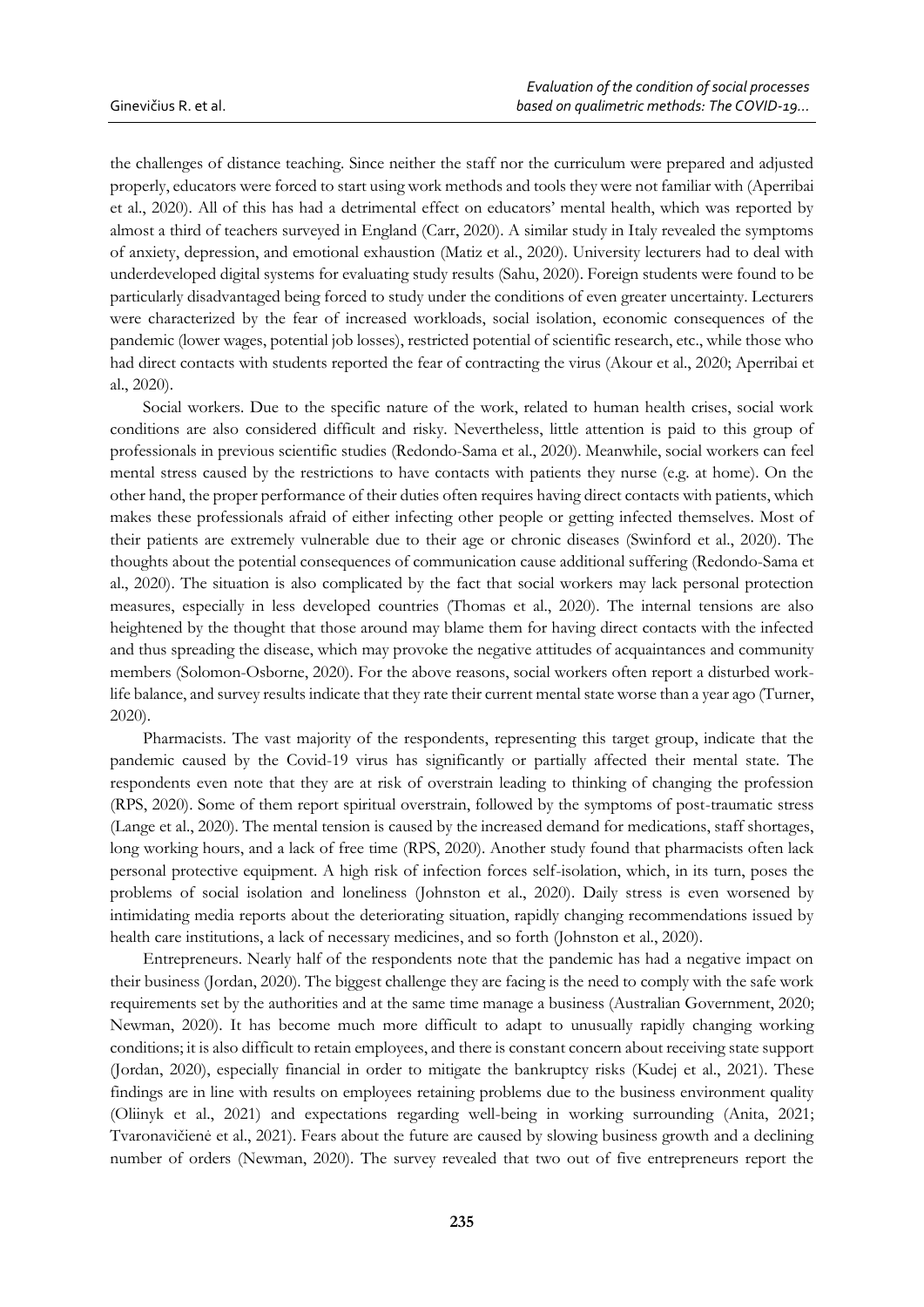symptoms of depression, two-thirds – fatigue and depleted energy (Business..., 2020). Some kinds of business, like SMEs activity, particularly, in tourism, are extremely sensitive to changes in entrepreneurial activity, caused by pandemic (Alexandra, Purnamaningsih & Choirisa, 2021; Cepel et al., 2020; Kostynets et al., 2020).

The Covid-19 literature revealed that all the target groups of professionals report similar mental problems, which, based on literature analysis, are summarised in Table 1.

Table 1

| Target group    | Major problems                                    | Literature sources                                 |
|-----------------|---------------------------------------------------|----------------------------------------------------|
| Medical staff   | Work stress, general and organizational stress,   | Du et al., 2020; Vizheh et al., 2020; Cabarkapa,   |
|                 | burnout, emotional disorders, sleep disorders,    | 2020; Cawcutt, 2020; Nyashanu et al., 2020; Lai    |
|                 | insomnia, frustration, anxiety, depression,       | et al., 2020; Zhang et al., 2020; Tomlin et al.,   |
|                 | somatization, panic, drug use, post-traumatic     | 2020                                               |
|                 | stress disorder                                   |                                                    |
| Police<br>staff | Work stress, general and organizational stress,   | Khadse et al., 2020; Stogner et al., 2020; Kokane  |
| and<br>customs  | law enforcement stress, burnout, overreaction,    | et al., 2020; Shirzad et al., 2020; Mehdizadeh and |
| officers        | emotional disorders, sleep disorders, anxiety,    | Kamkar, 2020; Drew and Martin, 2020                |
|                 | depression, drug use, post-traumatic stress       |                                                    |
|                 | disorder                                          |                                                    |
| Educators       | of uncertainty, stress,<br>Feeling<br>anxiety,    | Matiz et al., 2020; Aperribai et al., 2020; Akour  |
|                 | depression, emotional exhaustion, decreased       | et al., 2020; Sahu, 2020; Carr, 2020               |
|                 | psychological well-being, fear (various levels)   |                                                    |
| Social workers  | Work stress, general and organizational stress,   | Turner, 2020; Redondo-Sama et al., 2020;           |
|                 | burnout, emotional disorders, sleep disorders,    | Swinford et al., 2020; Thomas et al., 2020;        |
|                 | anxiety, depression, post-traumatic stress        | Solomon-Osborne, 2020                              |
|                 | disorder                                          |                                                    |
| Pharmacists     | Work stress, general and organizational stress,   | RPS, 2020; Elbeddini et al., 2020; Lange et al.,   |
|                 | burnout, emotional disorders, depression,         | 2020; Johnston et al., 2020                        |
|                 | frustration, anxiety, anger                       |                                                    |
| Entrepreneurs   | Concern, stress, anxiety, feeling of uncertainty, | Newman, 2020; Jordan, 2020; Australian,            |
|                 | depression, fatigue, low energy                   | 2020; Business, 2020                               |

The COVID-19 pandemic-caused mental problems reported by the target groups of professionals

*Source*: compiled by the author

Table 1 shows that previous studies focused on the effects of the COVID-19 pandemic mainly address a single side of the pandemic – the effects on human mental state. Nevertheless, this type of analysis does not yield any significant results in terms of the effect localisation. Thus, it is still relevant to evaluate the condition of the psychological assistance provision and the quality of work in the organizational system. This can only be done by quantitatively evaluating both the condition and the quality. The results of the evaluation can be used as a tool for managing the process.

# **4. METHODOLOGY**

The process of assessing socio-economic systems or social processes is complicated by the limited volume of heterogeneous and different-sized statistical information. In the theory of multicriteria assessment, there are various ways and methods of obtaining a quantitative generalized assessment in such conditions (Hwang, Yoon, 1981; Zavadskas, Turskis, 2011; Kraujalienė, 2019; Gedvilaitė, 2019; Epifanić et al., 2021).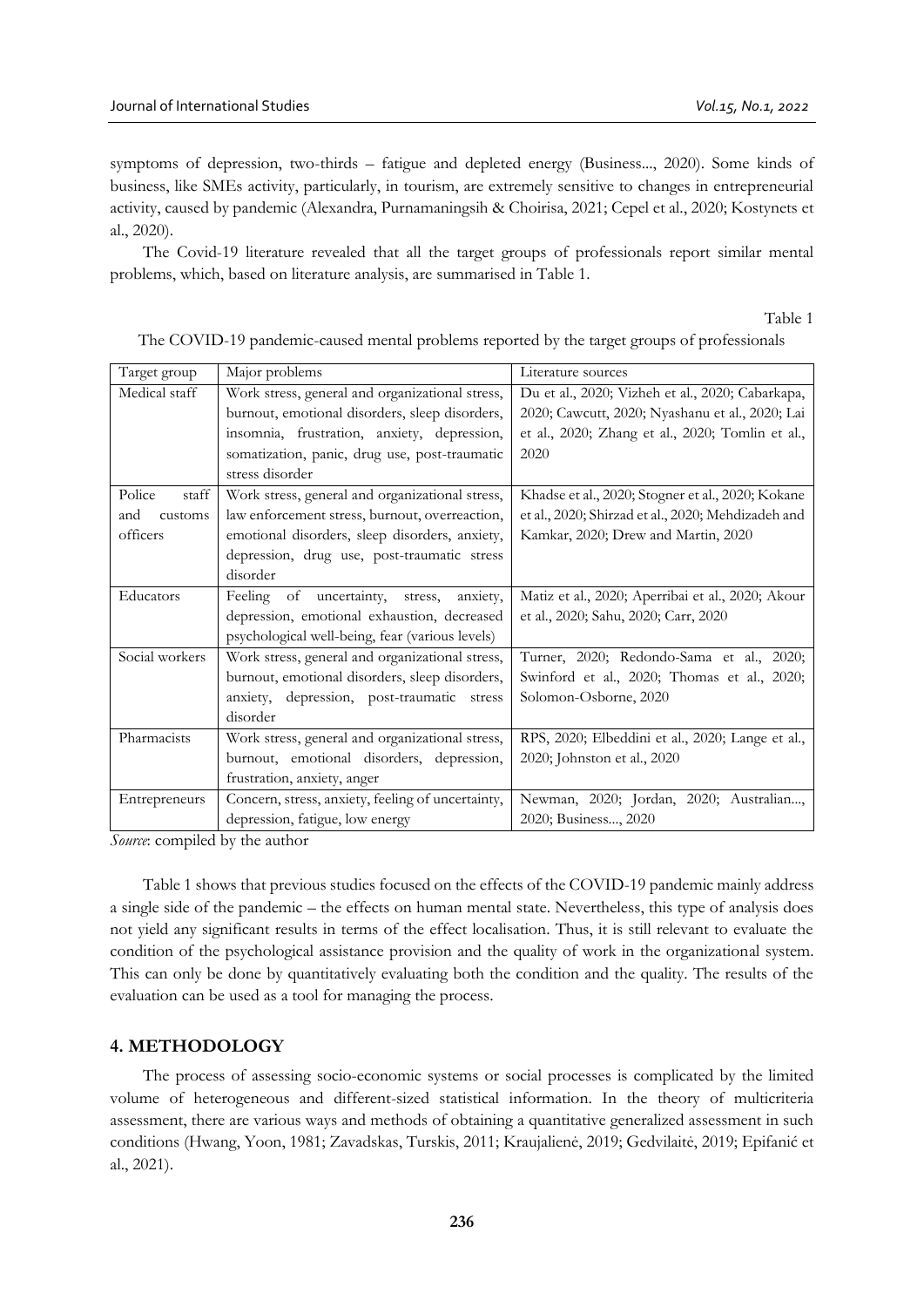The researched case in the article differs radically, since it is based on the initial verbal information. In this regard, it is advisable to approve functionally dependent statistics from the theory of extreme statistics. In the theory of extreme statistics, it was proved that the class of limit distributions for the largest sampling rate of random variables contains only three types of laws. The first type for the largest sample member x (n) has the form (Gnedenko, 1943):

$$
F_1(x) = \exp[-\exp(-x)] \quad -\infty < x < \infty,\tag{1}
$$

where  $x$  – numerical value of a variable;  $F_1(x)$  – estimate of a variable on a dimensionless scale. The distributions  $F_1(x)$  (1) obey the exponential distribution law.

To obtain the asymptotic distribution of the smallest value, it is sufficient to use the symmetry principle and the asymptotic distribution of the largest values (1). Therefore, the asymptotic distribution of the smallest value of the first type has the form (Trishch and Slityuk, 2006):

$$
F_2(x) = 1 - \exp(-\exp(-x)), \tag{2}
$$

where  $F_2(x)$ – an estimate of a variable on a dimensionless scale based on the distribution of the smallest values in the sample.

That fact is important for us, that the first limit distribution of extreme values can be linearly converted to an expression that does not contain any parameters. Taking into account that the assessment of any indicator of the system or process is subject to such a law that has the asymptotic distribution of the largest and smallest value of the first type, we will get both overestimated and understated estimate value, i.e. the interval of the system indicators (SI). To obtain a point estimate, it is proposed to use the average distribution.

Thus, the lower and upper interval estimation of SI is calculated according to the formulas (1) and (2), and the point estimate of  $SI - F(x)$  has the form (Trisch et al. 2016):

$$
F_3(x) = \frac{\exp\{-\exp(-x)\} + \{1 - \exp(-\exp(-x))\}}{2},\tag{3}
$$

Where  $F_3(x)$ – average variable values on a dimensionless scale. Functions  $F_1$  (x)  $F_2$  (x) and  $F_3$  (x) in graphic form are presented in Figure 2.



**Figure 2. Dependences (1); (2); and (3) SI and their estimates on a dimensionless scale** *Source*: compiled by the author on the ground Trisch et al., 2016)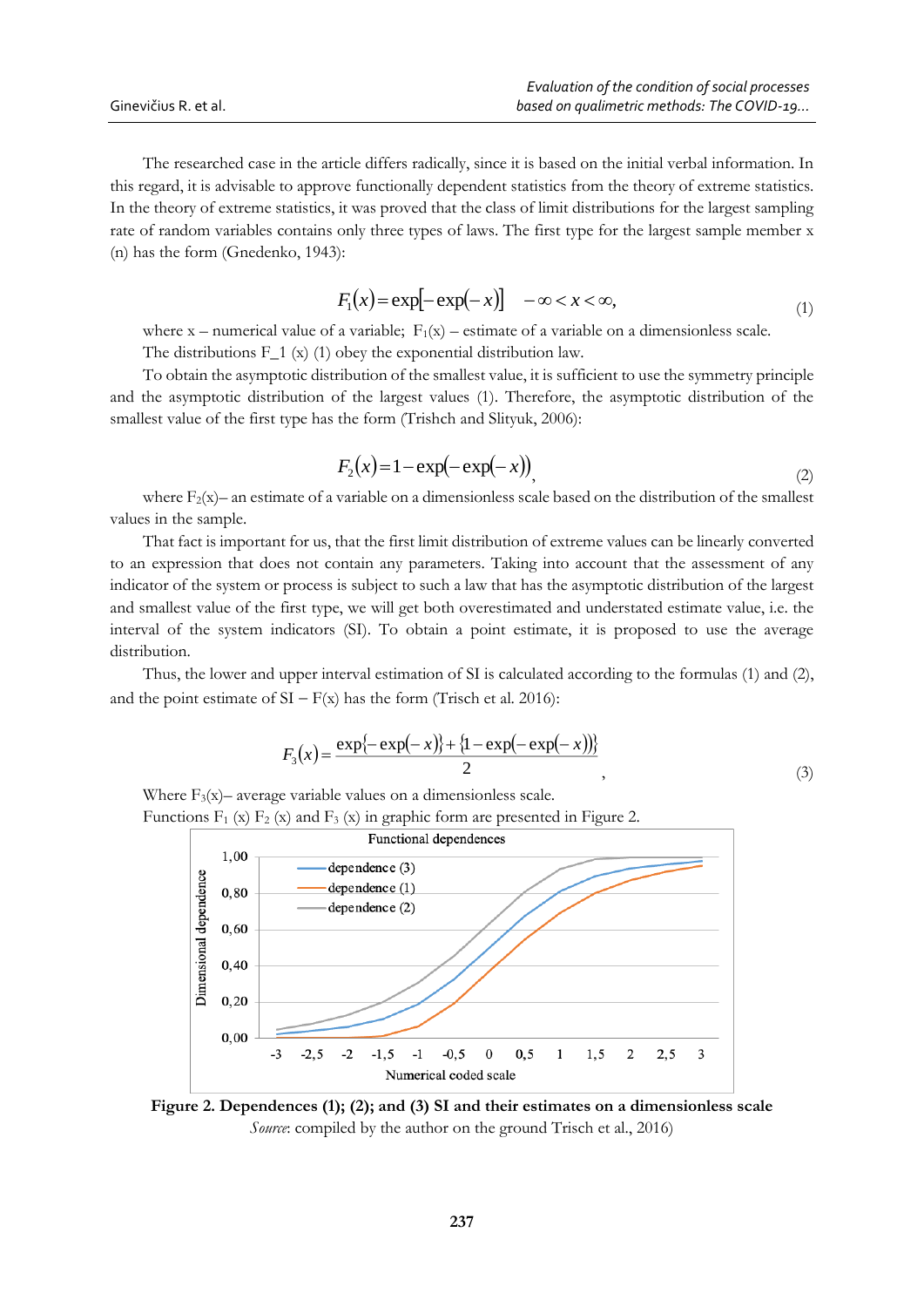It is proposed to apply one of the limiting distributions of extreme statistics to assess the psychological consequences of a pandemic. To select a scale and measurement limits, we will use a quantitative-verbal matrix, which will allow us to transfer various versions of verbal assessments into a coded scale. The matrix provides for the use of verbal scales with the number of assessment options (from 2 to 7). The coded scale varies from  $-3$  to 3 with a step of 0.5 and is functionally dependent with an estimate of the SI on a dimensionless scale through (3) function (Table 2).

Table 2

|                | Number of evaluation options |              |                         |                 |           |            |  |
|----------------|------------------------------|--------------|-------------------------|-----------------|-----------|------------|--|
| Coded scale    | 2                            | $\mathbf{3}$ | $\overline{\mathbf{4}}$ | $5\phantom{.0}$ | 6         | $\sqrt{7}$ |  |
| $-3$           |                              |              |                         | $+$             | $\ddot{}$ | $\ddot{}$  |  |
| $-2,5$         |                              | $\ddot{}$    | $\ddot{}$               |                 |           |            |  |
| $-2$           | $\ddot{}$                    |              |                         |                 | $\ddot{}$ | $\ddot{}$  |  |
| $-1,5$         |                              |              |                         | $+$             |           |            |  |
| $-1$           |                              |              | $\ddot{}$               |                 | $\ddot{}$ | $\ddot{}$  |  |
| $-0,5$         |                              |              |                         |                 |           |            |  |
| $\theta$       |                              | $\ddot{}$    |                         | $\ddot{}$       |           | $\ddot{}$  |  |
| 0,5            |                              |              |                         |                 | $\ddot{}$ | $\ddot{}$  |  |
|                |                              |              | $\ddot{}$               |                 |           |            |  |
| 1,5            | $+$                          |              |                         | $\ddot{}$       | $\ddot{}$ | $\ddot{}$  |  |
| $\overline{2}$ |                              | $\ddot{}$    |                         |                 |           |            |  |
| 2,5            |                              |              | $\ddot{}$               | $+$             | $+$       | $\ddot{}$  |  |
| $\mathfrak{Z}$ |                              |              |                         |                 |           |            |  |

Quantitative-verbal matrix

*Source*: composed by the authors

The choice of the number of options for assessing SI is determined by the expert method. As a function of combining the normalized SI into a single generalized assessment of the state of the phenomenon under study at a given moment in time, it is proposed to use various options for averaging the values. If the SIs are equivalent, then we apply one of the formulas for the average values.

The point generalized estimate of SI can be found by the formula (Tarka and Olszewska, 2018):

 $-$  of geometric mean  $F_1$ :

$$
F_1 = \sqrt[n]{\prod_{i=1}^n} F_i \tag{4}
$$

where  $Fi$  – quality value of the i-th indicator; n – number of SIs.  $-$  of mean harmonic  $F_2$ :

$$
\frac{1}{F_2} = \frac{1}{n} \sum_{i=1}^{n} \frac{1}{F_i},\tag{5}
$$

of arithmetic mean F3:

$$
F_3 = \frac{1}{n} \sum_{i=1}^n \frac{1}{F_i}
$$
\n(6)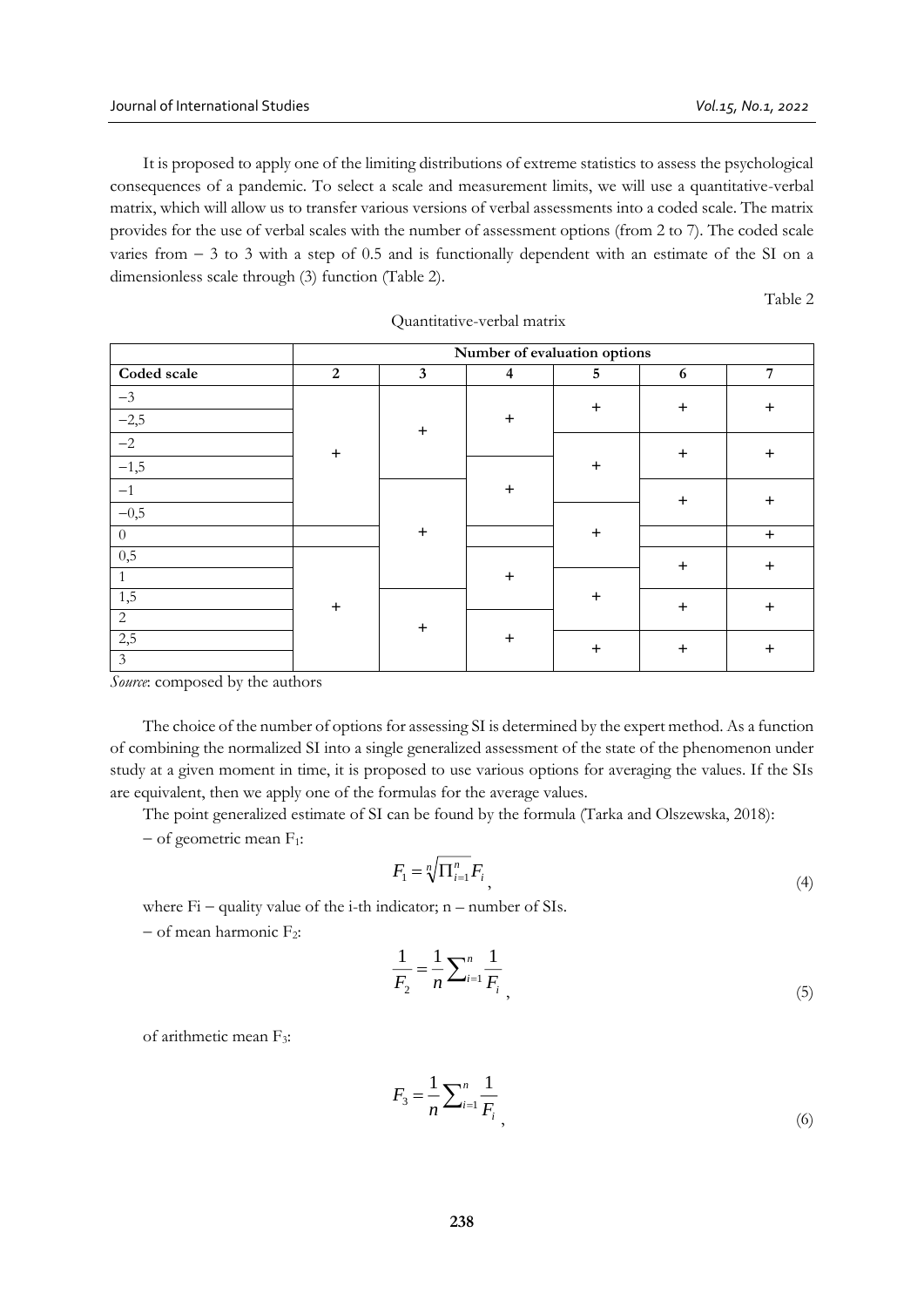Table 3

It is known that the arithmetic mean is larger than the geometric mean and the harmonic mean. Taking into account this fact, you can apply the decision to implement different formulas to obtain a generalized SI.

If SIs are unequal, then we apply one of the formulas for the weighted average values (Table 3).

|                |                 | ৴⊥<br>$\circ$<br>$\circ$                                                                                               | $\mathbf{r}$<br>$\mathbf{r}$ |              |          |               |               |            |
|----------------|-----------------|------------------------------------------------------------------------------------------------------------------------|------------------------------|--------------|----------|---------------|---------------|------------|
| $N_{\rm 2}$    | Weighed average | Formula                                                                                                                | Continuity                   | Monotoneness | Symmetry | Associativity | Reversibility | Uniformity |
| $\mathbf{1}$   | Arithmetic      | $F_3 = \sum_{i=1}^n \gamma_i F_i$<br>where $\gamma_i$ – weight coefficients; $F_i$ – single<br>SI; $n$ – number of SIs | $+$                          | $+$          |          | $^{+}$        |               | $^{+}$     |
| $\overline{2}$ | Geometric       | $F_1 = \prod_{i=1} F_i^{\gamma i}$                                                                                     | $+$                          | $+$          |          | $+$           | $+$           | $+$        |
| 3              | Harmonic        | $F_2 = \frac{1}{\sum_{i=1}^{n} \gamma \frac{1}{F_i}}$                                                                  | $+$                          | $+$          |          | $+$           |               | $^{+}$     |
| $\overline{4}$ | Power           | $F_4 = \left[\sum_{i=1}^n \gamma_i (F_i)^k\right]^{\overline{k}}$<br>where $k$ – parameter                             | $+$                          | $+$          |          | $+$           |               | $^{+}$     |
| 5              | Exponential     | $F_5 = \sum \gamma_i e^{F_i}$                                                                                          | $^{+}$                       | $+$          | $+$      | $+$           |               |            |

# Types of weighted averages and their basic properties

*Source*: Tarka and Olszewska, 2018)

The presented methodology for assessing the researched social phenomenon consists of the following stages:

1. Formation of a set of SIs by interviewing target groups of people. This is a complex expert work that requires a large number of experts with significant experience.

2. The choice of scales and limits of measurement, using a quantitative-verbal matrix (Table 2). This matrix is not the only possible option, but it is quite comprehensive and practical. It is necessary to select the number of variants of SI estimates and determine the numerical values that correspond to them on the coded scale.

3. Determination of the SI estimate on a dimensionless scale. It is necessary to substitute the coded value x in the formula (3).

4. Determination of the generalized SI, using one of the formulas of averages (4-6) or weighted averages (Table 3).

Survey participants: the survey involved the professionals dealing with emergency situations. The respondents represented the following occupations: teachers, education support specialists, health care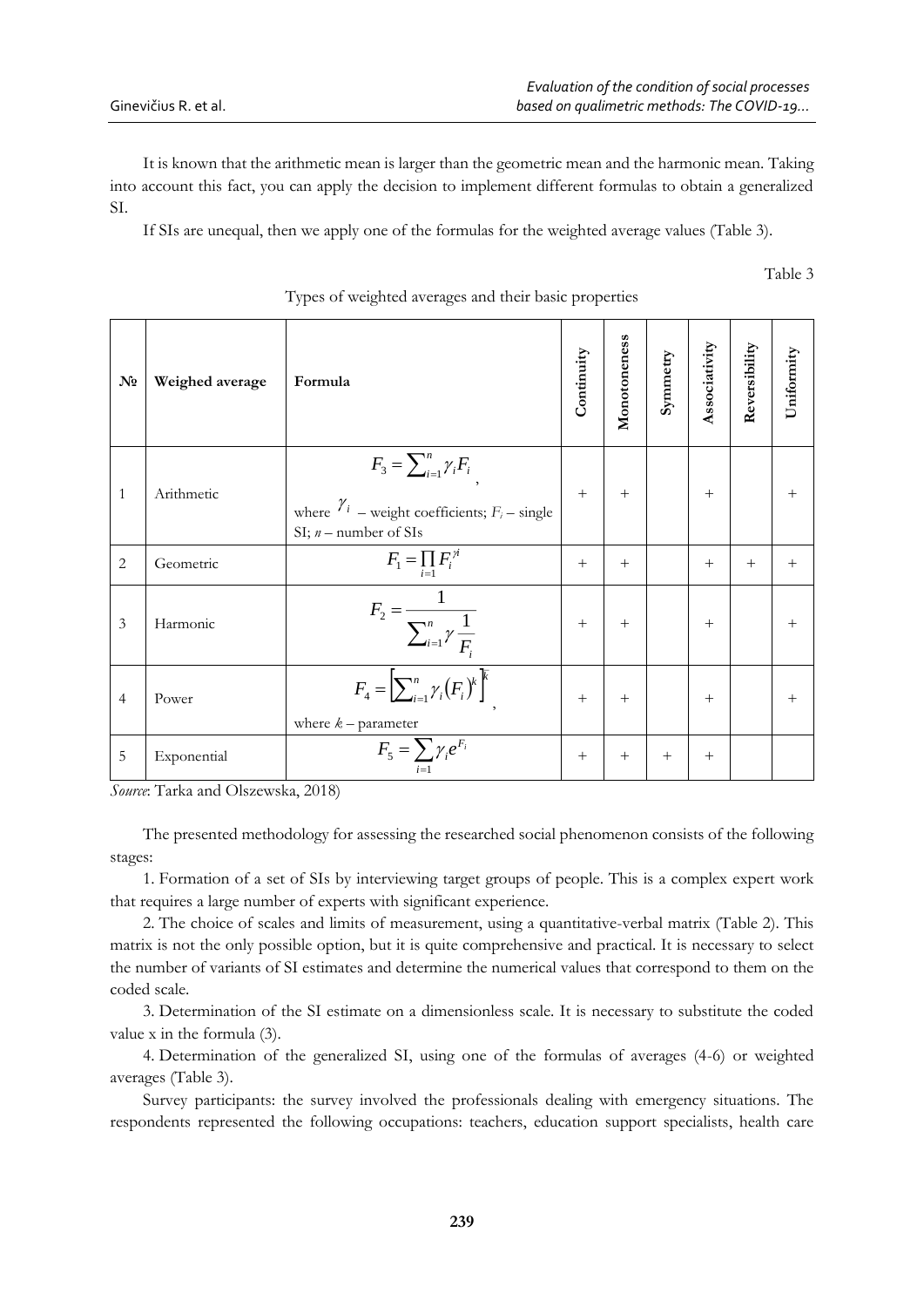workers, social workers, psychologists, state or municipality servants, customs officers, pharmacists and businesspeople.

Survey sample: a total of 1,139 respondents.

Research method: to achieve the intended objectives, a quantitative online survey was conducted. Representatives of various professions who are closely facing the challenges of the COVID-19 pandemic were delivered emails inviting them to participate in the survey and express their opinions. The respondents' contacts were extracted from the publicly available websites of the relevant public and private institutions and companies. Emails inviting to participate in the survey were delivered at all relevant publically available contacts. The professionals were asked the questions about their experiences concerning the consequences of the pandemic, changes in their psychological well-being, opinions about the effects of the pandemic on the general public, mental condition of Lithuanian people during the pandemic and the need for psychological services in society. In addition, some sociodemographic questions were asked to understand the differences or similarities between different population groups depending on their demographic characteristics.

Survey period: October 30 – November 20, 2020.

# **5. RESULTS AND DISCUSSION**

First of all, the respondents – representatives of the target groups – were selected. To ensure the adequacy of the test results, the required sample was estimated:

$$
n = \frac{z^2 pq}{\Delta^2},\tag{7}
$$

here: n – sample size; z – Student's coefficient (its value often depends on the selected level of confidence; in social sciences, it commonly amounts to  $(0.95)$ ; p – proportion of the respondents representing the relevant characteristics of the phenomenon under consideration;  $q = 1 - p$ ; 1 – the sample's margin of error.

Given the confidence value of 0.95, Student's coefficient z is equal to 1.96. Since the value of quantity p is unknown, it can be accepted to be equal to 0.5. Since the object of the research is a social phenomenon, we will accept  $\Delta = 7 \%$ . In this case,  $n = 195$ .

As provided in the Fig. 1, the research was conducted in three stages which complement each other, thus making an aggregate. The first question was intended at finding out whether the pandemic affected the respondents' mental health. The summarised answers are provided in Table 4.

Table 4

| of                                | Number of answers |     |                     |                     |    |                                      |  |  |
|-----------------------------------|-------------------|-----|---------------------|---------------------|----|--------------------------------------|--|--|
| <b>Symptoms</b><br>mental tension | completely<br>yes | yes | more yes<br>than no | more no<br>than yes | no | completely<br>$\mathbf{n}\mathbf{o}$ |  |  |
| <b>Stress</b>                     | 76                | 57  | 38                  |                     | 10 |                                      |  |  |
| Anxiety                           | 76                | 65  | 37                  |                     | 5  |                                      |  |  |
| Depression                        | 18                | 41  | 60                  | 33                  | 26 | 13                                   |  |  |
| Insomnia                          | 28                | 57  | 54                  | 26                  | 14 | 14                                   |  |  |
| Fatigue                           | 31                | 41  | 61                  | 31                  | 20 | 10                                   |  |  |
| Frustration                       | 16                | 32  | 45                  | 43                  | 39 | 16                                   |  |  |
| Aggression                        | 31                | 53  | 54                  | 31                  | 12 | 12                                   |  |  |

Survey-based matrix representing the effects of the pandemic on the respondents' mental health

*Source*: compiled by the authors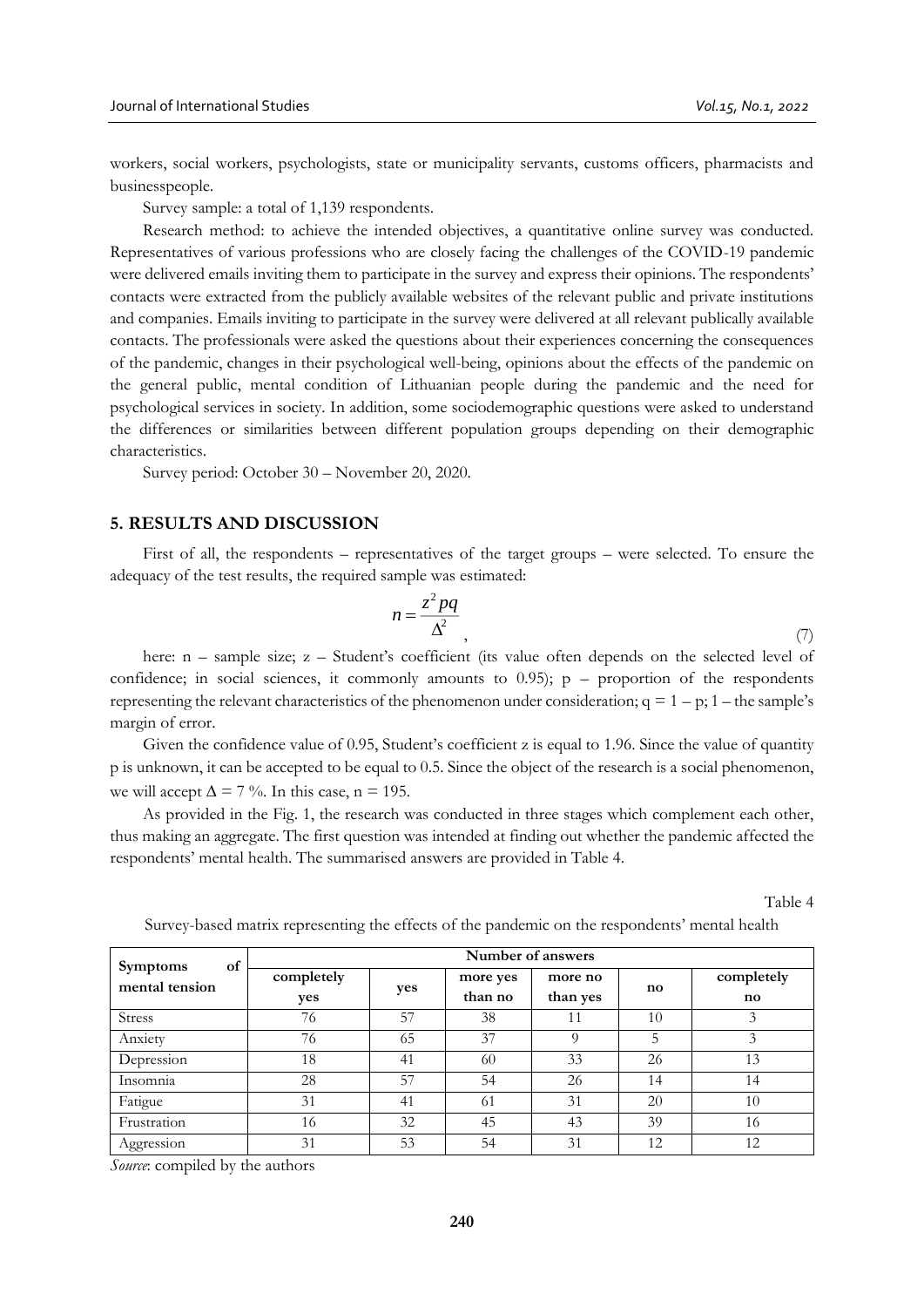The second question was intended at determining the need for psychological assistance. The results of the survey are provided in Table 5.

Table 5

| The results of the survey regarding the need for psychological assistance |  |  |  |  |
|---------------------------------------------------------------------------|--|--|--|--|
|                                                                           |  |  |  |  |

| Evaluation of the<br>situation | Has not changed | <b>Slightly increased</b> | Increased | Significantly<br>increased |
|--------------------------------|-----------------|---------------------------|-----------|----------------------------|
| Number of answers              |                 |                           |           |                            |
|                                |                 |                           |           |                            |

*Source*: compiled by the authors

The third question was intended at evaluating the accessibility of psychological assistance. The results are provided in Table 6.

Table 6

The results of the survey regarding accessibility of psychological assistance

| Indications of the situation                    | Number of answers |
|-------------------------------------------------|-------------------|
| It is not accessible or hardly accessible       | 57                |
| Weak state support for psychological assistance | 80                |
| It is occasional                                |                   |
| It is low quality                               |                   |
| It is sufficient                                | 51                |
| It is fully sufficient                          | 130               |

*Source*: compiled by the authors

The respondents were asked two more questions: 1. Is there a need for a law regulating psychological activities? 2. Are the prices of psychological assistance provided by the public sector adequate in comparison with the prices charged for other types of services? The results are depicted in Table 7.

Table 7

The results of the survey regarding the need for a law regulating psychological activities and the prices charged for psychological assistance

|                        | Evaluations and number of answers |     |          |          |                        |            |  |  |
|------------------------|-----------------------------------|-----|----------|----------|------------------------|------------|--|--|
| Question               | definitely                        | yes | more yes | more no  | $\mathbf{n}\mathbf{o}$ | definitely |  |  |
|                        | ves                               |     | than no  | than yes |                        | no         |  |  |
| A law is not necessary | 53                                | 47  | 50       | 19       | 10                     | 16         |  |  |
| Are the prices charged |                                   |     |          |          |                        |            |  |  |
| for psychological      | 2                                 |     | 10       | 22       | 42                     | 115        |  |  |
| assistance adequate?   |                                   |     |          |          |                        |            |  |  |

*Source*: compiled by the authors

Table 47 shows that the situation evaluation scales differ in the number of the response options. Quantitative values of the verbal evaluation indicators (features) can be estimated based on the quantitativeverbal matrix (Table 2). The results of the estimations are provided in Table 8.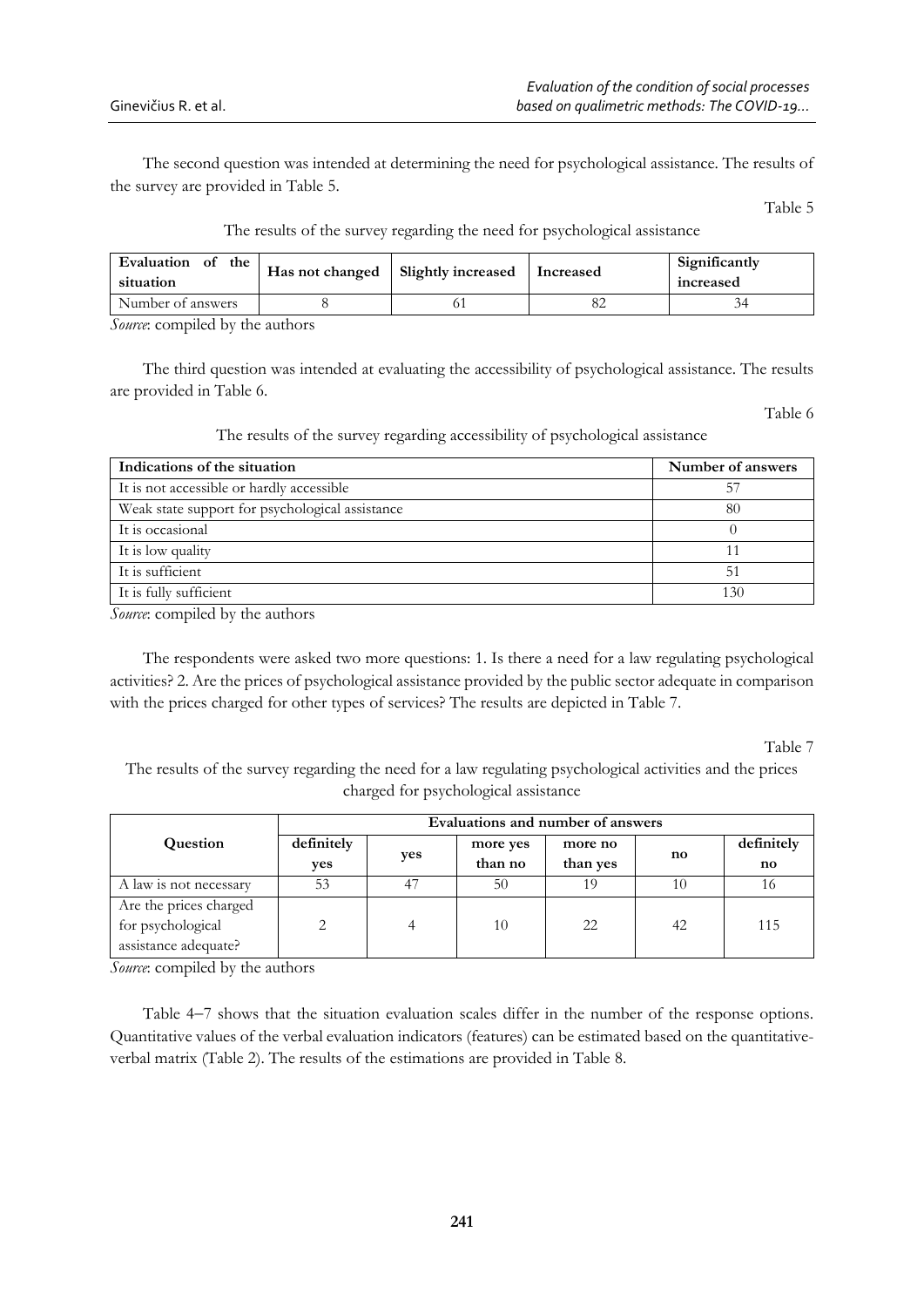Table 8

|                   | <b>Tests</b> | $1.1 - 1.7$      |                         | $2 - 3.1$                                             |                  |  |  |
|-------------------|--------------|------------------|-------------------------|-------------------------------------------------------|------------------|--|--|
|                   | $-3$         | Completely no    |                         | It is not accessible<br>or hardly accessible          | Definitely yes   |  |  |
|                   | $-2.5$       |                  | Has not changed         |                                                       |                  |  |  |
|                   | $-2$         | $\rm No$         |                         | Weak state support<br>for psychological<br>assistance | $\rm No$         |  |  |
|                   | $-1.5$       |                  |                         |                                                       |                  |  |  |
| Evaluation scales | $-1.0$       | More no than yes | Slightly increased      | It is occasional,<br>poorly organised                 | More no than yes |  |  |
|                   | $-0.5$       |                  |                         |                                                       |                  |  |  |
|                   | $\theta$     |                  |                         |                                                       |                  |  |  |
|                   | 0.5          |                  |                         |                                                       |                  |  |  |
|                   | 1.0          | More yes than no | Increased               | It is low quality                                     | More yes than no |  |  |
|                   | 1.5          |                  |                         |                                                       |                  |  |  |
|                   | 2.0          | Yes              |                         | It is sufficient                                      | Yes              |  |  |
|                   | 2.5          |                  | Significantly increased |                                                       |                  |  |  |
|                   | 3.0          | Definitely yes   |                         | It is fully sufficient                                | Definitely yes   |  |  |

*Source*: compiled by the authors

By comparing the qualitative values obtained during the survey with the scale of the normalized quantitative values (ranging from  $-3$  to 3 at step 0.5 (see Table 7)), the qualitative test result values are converted to the quantitative ones. By applying formula (3), evaluations on a dimensional scale are found. In general, multicriteria evaluation is based on formula (6). The results are represented by the diagrams (Fig.  $3 - 7$ ).



**Figure 3. Generalised evaluations of the respondents' answers to the first survey question** *Source*: compiled by the authors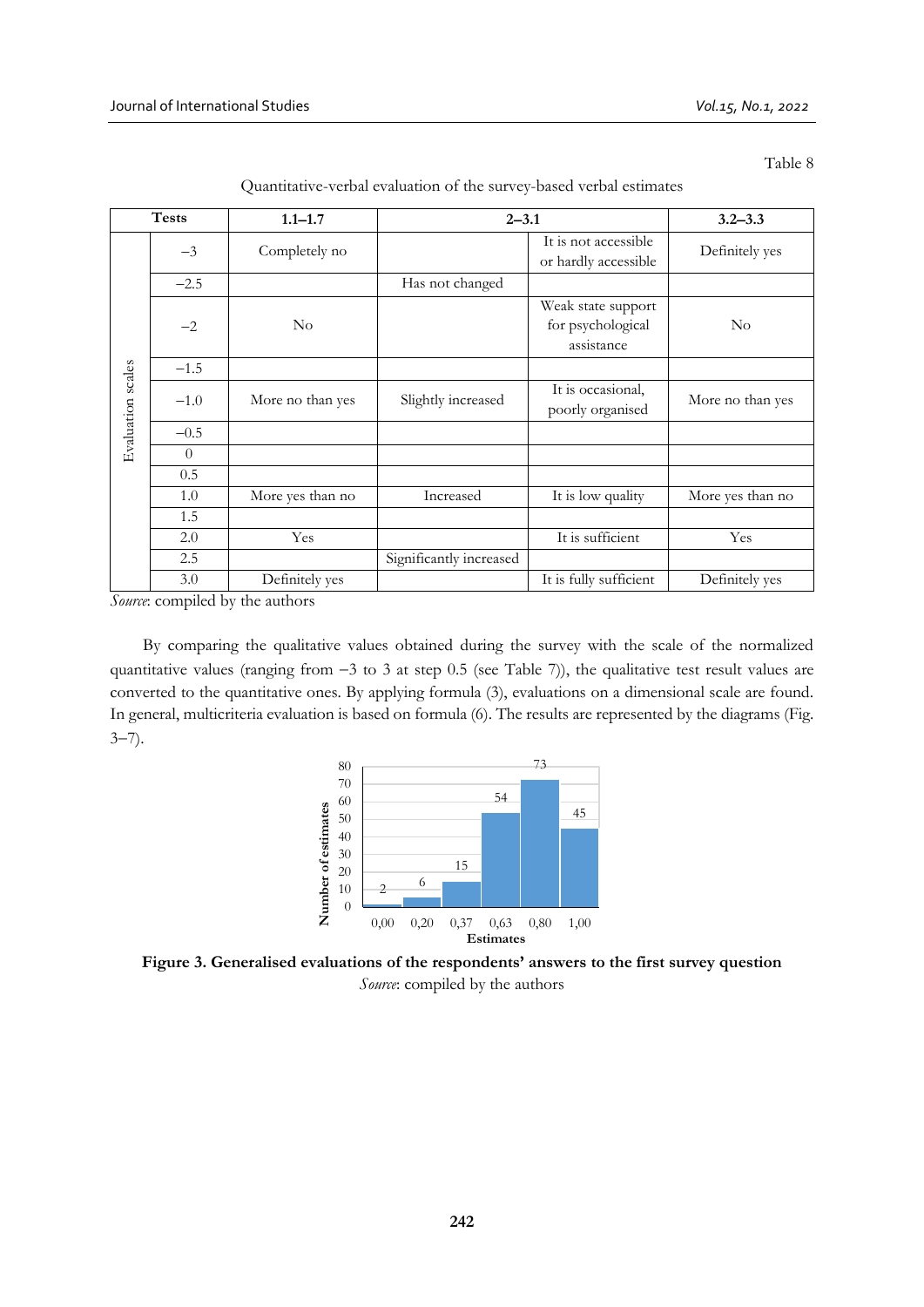

**Figure 4. Generalised evaluations of the respondents' answers to the second survey question**



**Figure 5. Generalised evaluations of the respondents' answers to the third survey question**

*Source*: compiled by the authors



**Figure 6. Generalised evaluations of the respondents' answers to the first question in test four** *Source*: compiled by the authors



**Figure 7. Generalised evaluations of the respondents' answers to the second question in test four** *Source*: compiled by the authors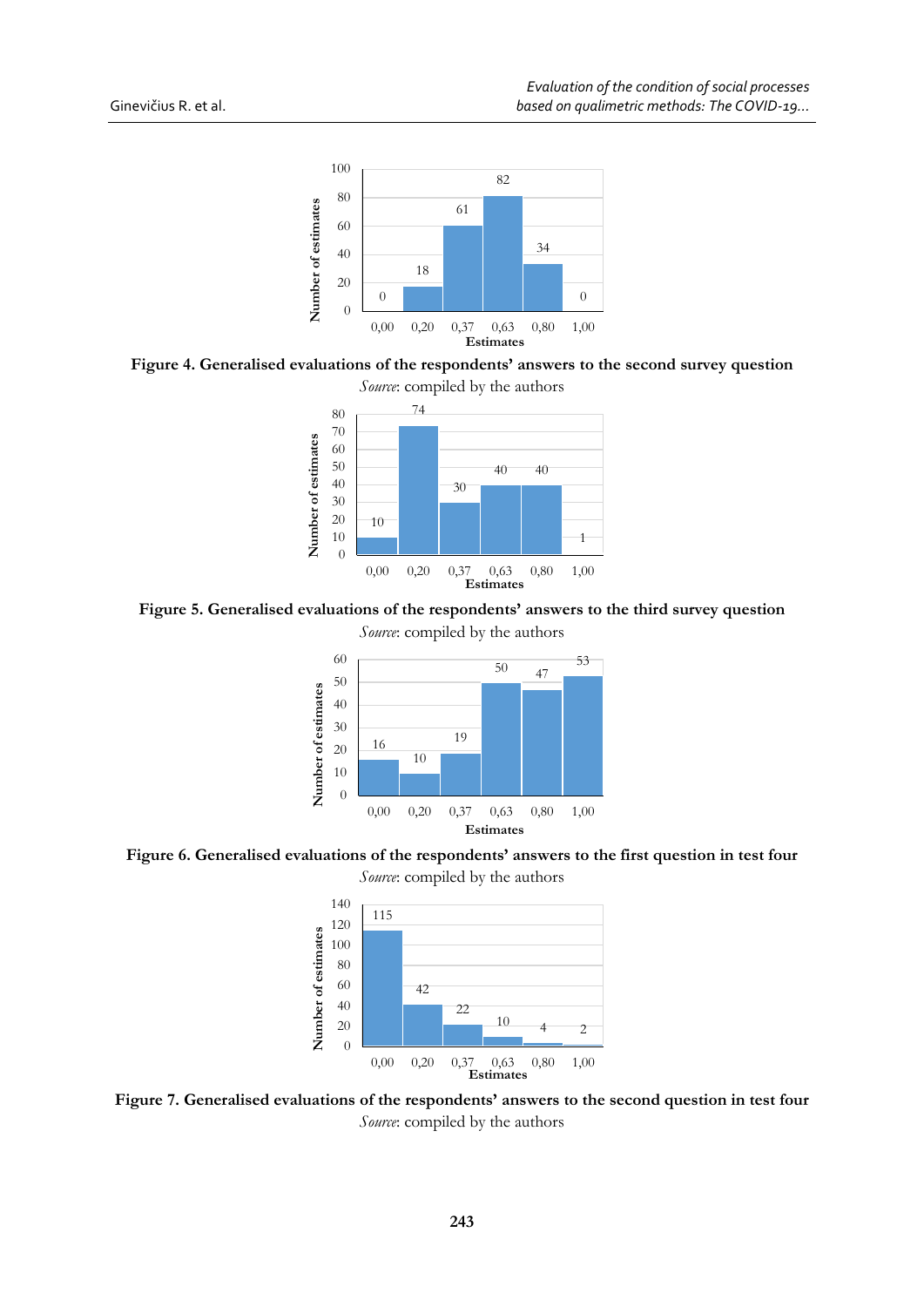Fig. 3 indicates that the answer "yes" is provided the highest ranking. This corresponds to the largest number of the respondents and means that most professionals affected by the pandemic report mental problems.

The diagram in Fig. 4 confirms that those undergoing mental problems need qualified psychological assistance.

The diagram in Fig. 5 shows that psychological assistance is hardly accessible. The problem of weak state support must also be noted (0.2).

The diagram in Fig. 6 indicates that a law regulating psychological activities is necessary (with prevailing estimates of  $0.63-1.0$ ).

The quantitative evaluation of the survey results also revealed that the current prices charged for psychological assistance are inadequate, i.e. unreasonably high (Fig. 7).

When developing an effective pandemic monitoring system, it is important not only to assess the effects of the pandemic on population's mental health, but also to determine the sequence of its features. This can be done based on the above-presented methodology and results of the same survey. The only difference is that in the latter case, the generalized value representing the significance of a feature is estimated by summing the transformed (dimensionless) values, i.e. by summing the rows instead of the columns in the matrix (Table 4). The results of the estimations are provided in Table 9.

Table 9

| Mental<br>tension<br>symptoms                               | <b>Stress</b>  | Anxiety      | Depression | Insomnia       | Fatigue | Frustration | Aggression |
|-------------------------------------------------------------|----------------|--------------|------------|----------------|---------|-------------|------------|
| The<br>value<br>of<br>multicriteria<br>evaluation           | 0.78           | 0.80         | 0.56       | 0.62           | 0.61    | 0.49        | 0.63       |
| The rank of<br>a particular<br>mental<br>tension<br>symptom | $\overline{2}$ | $\mathbf{1}$ | 6          | $\overline{4}$ | 5       | 7           | 3          |

Ranks of the significance of particular mental tension symptoms

*Source*: compiled by the authors

Table 9 shows that two major symptoms of the professionals' mental health disorder are anxiety and stress. Thus, psychological assistance needs to be focused primarily on this aspect to localize the mental effects of the pandemic.

Transformation of the verbal evaluations reflecting the condition of a particular socio-economic process into the quantitative estimates opens up a great potential for further research to employ not only qualitative, but also quantitative evaluation for solving various problems of managing either social processes or socio-economic systems. These problems include the ones that require the knowledge of the probabilistic laws in terms of indicator value distribution, identification of the unwanted situations and risks in the process of socio-economic development, determination of the regularities in the dynamic system development, justification of a socio-economic system management decisions, etc.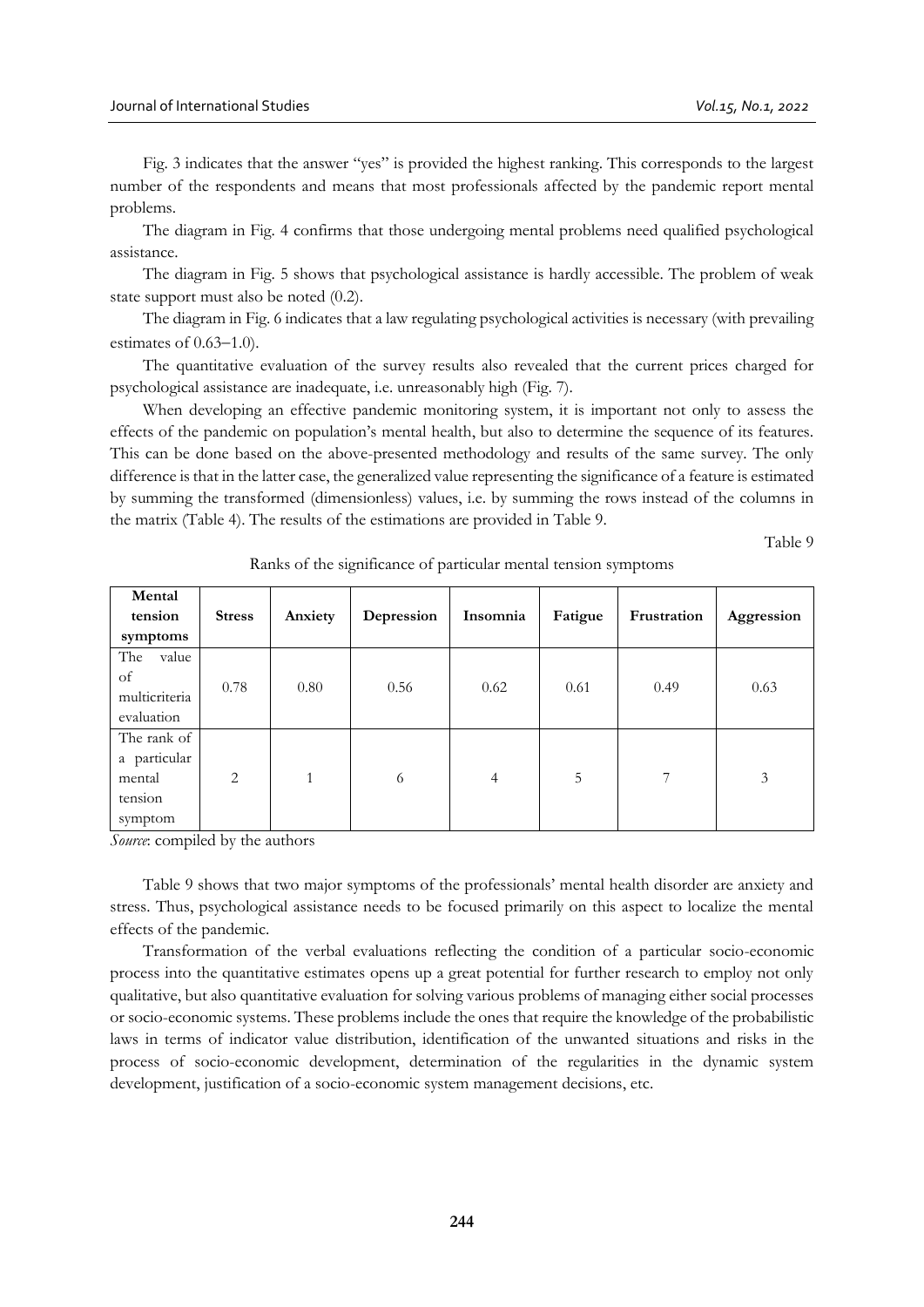# **6. CONCLUSION**

1. The effects of the COVID-19 pandemic primarily manifest as mental health disorders reported by most vulnerable people. The most common mental health disorder symptoms are stress, anxiety, depression, insomnia, fatigue, aggression, etc. Today, most studies are limited within identification of the symptoms of mental health disorder, although the effects of the pandemic can only be managed effectively by developing a relevant monitoring system. This system should be based not only on identifying the nature of the effects of the pandemic, but also on identifying the need to localize mental effects and evaluating the effectiveness of the current system.

2. To develop an adequate system for monitoring mental effects of the pandemic, the verbal information obtained through a survey needs to be converted into the quantitative one. This can be done by employing the statistics of functional dependence from the theory of extreme evaluations.

3. The methodology, proposed in this article, is universal not only in the context of the COVID-19 pandemic. Different types of population surveys are carried out on a regular basis. In all these cases, it is important to get not only a qualitative, but also a quantitative picture of a situation because only comprehensive evaluation allows developing target measures for an effective process management.

4. Transformation of the verbal evaluations reflecting the condition of a particular process into the quantitative estimates opens up a great potential for further research. Solutions to the problems observed in various social and socio-economic processes can be based on both quantitative and qualitative evaluations.

Scientific novelty of the article lies in the original methodology developed for transforming verbal evaluations into quantitative ones; the methodology is based on the functional dependencies of extreme statistics. Practical significance of the research results lies in identification of the specific symptoms of human mental distress caused by the COVID-19 pandemic. Quantitative assessment of the current situation allows for the development of an effective monitoring system, which is extremely relevant for the institutions responsible for localizing the consequences of the pandemic - health care, social welfare, administrative management bodies/institutions, psychological assistance providers, etc.

# **SUPPORTING INFORMATION**

**S1 Fig. A system for monitoring the mental effects of the pandemic** (source: compiled by the authors)

**S2 Fig.. Dependences (1); (2); and (3) SI and their estimates on a dimensionless scale** (source: compiled by the author on the ground Trisch et al., 2016)

**S3 Fig. Generalised evaluations of the respondents' answers to the first survey question** (source: compiled by the authors)

**S4 Fig. Generalised evaluations of the respondents' answers to the second survey question** (source: compiled by the authors)

**S5 Fig. Generalised evaluations of the respondents' answers to the third survey question** (source: compiled by the authors)

**S6 Fig. Generalised evaluations of the respondents' answers to the first question in test four** (source: compiled by the authors)

**S7 Fig. Generalised evaluations of the respondents' answers to the second question in test four** (source: compiled by the authors)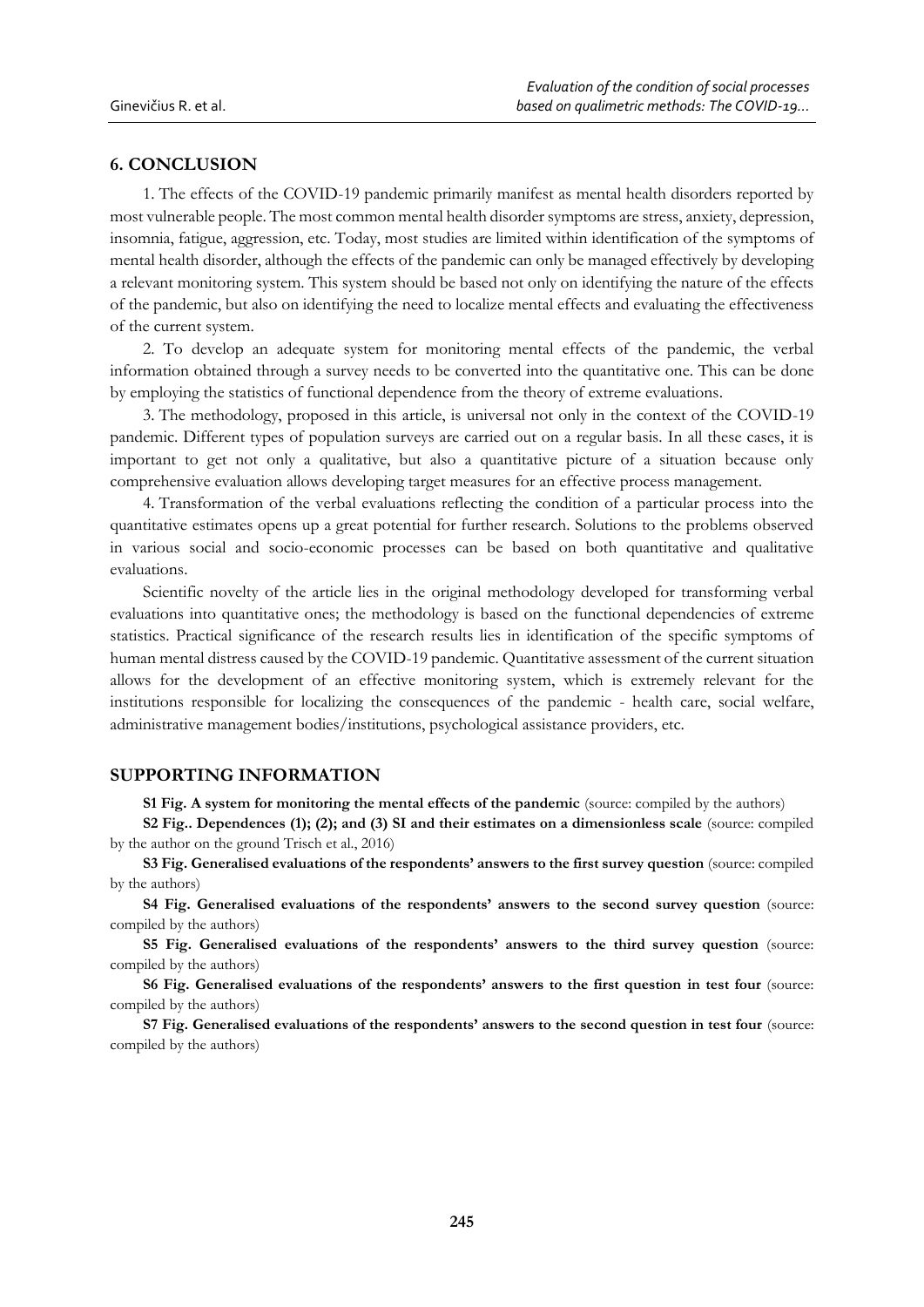# **REFERENCES**

*ABC*. (2020). Retrieved from ABC News:<https://abc7ny.com/nypd-coronavirus-deaths-nyc-news/6065991/>

- Akour, A., Al-Tammemi, A. B., Barakat, M., Kanj, R., Fakhouri, H. N., Malkawi, A., Musleh, G. (2020). The impact of the COVID-19 pandemic and emergency distance teaching on the psychological status of university teachers: a cross-sectional study in Jordan. *The American Journal of Tropical Medicine and Hygiene, 103*(6), 2391-2399. <https://doi.org/10.4269/ajtmh.20-0877>
- Alexandra, Y., Purnamaningsih, P., & Choirisa, S. (2021). Comparative study: International chain and local chain hotel COVID-19 readiness strategies in Indonesia. *Economics, Management and Sustainability, 6*(2), 119-131. <https://doi.org/10.14254/jems.2021.6-2.9>
- Androniceanu, A. (2020). Major structural changes in the EU policies due to the problems and risks caused by COVID-19. *Administratie si Management Public; Bucharest Iss. , 34*, 137-149.<https://doi.org/10.24818/amp/2020.34-08>
- Anita, R. Fedor (2021). Job satisfaction in Hungary comparative study. *Economics and Sociology, 14*(2), 331-349. [https://10.14254/2071-789X.2021/14-2/18](https://10.0.55.174/2071-789X.2021/14-2/18)
- Aperribai, L., Cortabarria, L., Aguirre, T., Verche, E., Borges, A. (2020). Teacher's physical activity and mental health during lockdown due to the COVID-2019 pandemic. *Frontiers in Psychology, 11*, 577886. <https://doi.org/10.3389/fpsyg.2020.577886>
- *Australian Government*. (2020). Retrieved from Mental health and wellbeing support for business: <https://business.gov.au/risk-management/mental-health/mental-health-and-wellbeing-support-for-business>
- *Business Development Bank of Canada*. (2020). Retrieved from New BDC survey finds COVID-19 is impacting entrepreneurs' mental health - alongside their businesses: [https://www.newswire.ca/news-releases/new-bdc](https://www.newswire.ca/news-releases/new-bdc-survey-finds-covid-19-is-impacting-entrepreneurs-mental-health-alongside-their-businesses-849756295.html)[survey-finds-covid-19-is-impacting-entrepreneurs-mental-health-alongside-their-businesses-849756295.html](https://www.newswire.ca/news-releases/new-bdc-survey-finds-covid-19-is-impacting-entrepreneurs-mental-health-alongside-their-businesses-849756295.html)
- Cabarkapa, S. N. (2020). The psychological impact of COVID-19 and other viral epidemics on frontline healthcare workers and ways to address it: a rapid systematic review. *Brain, Behavior and Immunity – Health, 8*, 100144. <https://doi.org/10.1016/j.bbih.2020.100144>
- Сarr, J. (2020). *Coronavirus: Majority of teachers' mental health declines*. Retrieved from <https://schoolsweek.co.uk/coronavirus-majority-of-teachers-mental-health-declines/>
- Cawcutt, K. A. (2020). Fighting fear in healthcare workers during the COVID-19 pandemic. *Infection Control & Hospital Epidemiology, 25*, 1–2[. https://doi.org/10.1017/ice.2020.315](https://doi.org/10.1017/ice.2020.315)
- Cepel, M., Gavurova, B., Dvorsky, J., & Belas, J. (2020).The impact of the COVID-19 crisis on the perception of business risk in the SME segment. *Journal of International Studies, 13*(3), 248-263[. https://doi.org/10.14254/2071-](https://doi.org/10.14254/2071-8330.2020/13-3/16) [8330.2020/13-3/16](https://doi.org/10.14254/2071-8330.2020/13-3/16)
- Chan, A. O. M., Huak, C. Y. (2004). Psychological impact of the 2003 severe acute respiratory syndrome outbreak on health care workers in a medium size regional general hospital in Singapore. *Occupational Medicine, 54*(3), 190– 196.<https://doi.org/10.1093/occmed/kqh027>
- Chen, Q., Liang, M., Li, Y., Guo, J., Fei, D., Wang, L., He, L., Sheng, C., Cai, Y., Li, X., Wang, J., Zhang, Z. (2020). Mental health care for medical staff in China during the COVID-19 outbreak. *Lancet Psychiatry, 7*(4), e15–e16. [https://doi.org/10.1016/S2215-0366\(20\)30078-X](https://doi.org/10.1016/S2215-0366(20)30078-X)
- Cherniak, O., Trishch, R., Kim, N., Ratajczak, S. (2020). Quantitative assessment of working conditions in the workplace. *Engineering Management in Production and Services, 12*(2), 99-106. [https://doi.org/10.2478/emj-2020-](https://doi.org/10.2478/emj-2020-0014) [0014](https://doi.org/10.2478/emj-2020-0014)
- Cinelli, M.; Coles, S. R.; Kirwan, K. (2014). Analysis of the potentials of multi criteria decision analysis methods to conduct sustainability assessment. *Ecological Indicators, 46*, 138–148. Retrieved from <https://doi.org/10.1016/j.ecolind.2014.06.011>
- Drew, J. M., Martin, S. (2020). Mental health and well-being of police in a health pandemic: critical issues for police leaders in a post-COVID-19 environment. *Journal of Community Safety & Well-being, 5*(2), 31-36. <https://doi.org/10.35502/jcswb.133>
- Du, J., Dong, L., Wang, T., Yuan, C., Fu, R., Zhang, L., Liu, B., Zhang, M., Yin, Y., Qin, J., Bouey, J., Zhao, M., Li, X. (2020). Psychological symptoms among frontline healthcare workers during COVID-19 outbreak in Wuhan. *General Hospital Psychiatry, S0163–8343*(20), 30045-1. Retrieved from <https://www.ncbi.nlm.nih.gov/pmc/articles/PMC7194721/pdf/main.pdf>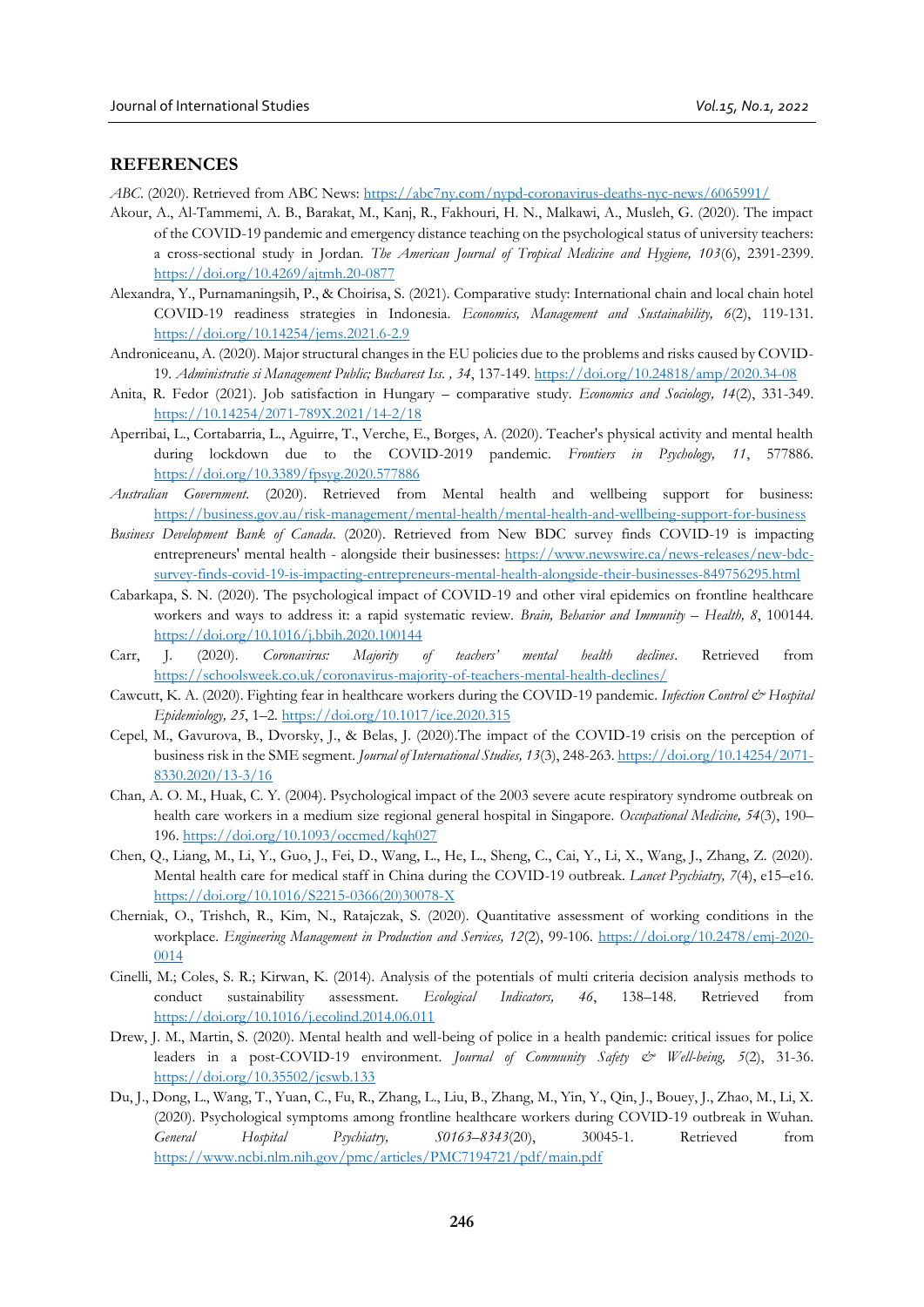- Elbeddini, A., Wen, C. X., Tayefehchamani, Y., To, A. (2020). Mental health issues impacting pharmacists during COVID-19. *Journal of Pharmaceutical Policy and Practice, 13*(1), 1-6[. https://doi.org/10.1186/s40545-020-00252-0](https://doi.org/10.1186/s40545-020-00252-0)
- Epifanić, V., Urošević, S., Dobrosavljević, A., Kokeza, G., Radivojević, N. (2021). Multi-criteria ranking of organizational factors affecting the learning quality outcomes in elementary education in Serbia. *Journal of Business Economics and Management, 22*(1), 1-20.<https://doi.org/10.3846/jbem.2020.13675>
- Gedvilaitė, D. (2019). *The assessment of sustainable development of a country's regions. Doctoral dissertation.* Vilnius: Technika. Retrieved fro[m http://dspace.vgtu.lt/bitstream/1/3797/1/Gedvilaite%20disertacija%2005%2016nn.pdf](http://dspace.vgtu.lt/bitstream/1/3797/1/Gedvilaite%20disertacija%2005%2016nn.pdf)
- Gnedenko, B. (1943). Sur La Distribution Limite Du Terme Maximum D'Une Serie Aleatoire. *Annals of Mathematics Second Series, 44*(3), 423-453.<https://doi.org/doi.org/10.2307/1968974>
- Gupta, S., Sahoo, S. (2020). Pandemic and mental health of the front-line healthcare workers: a review and implications in the Indian context amidst COVID-19. *General Psychiatry, 33*(5), e100284. [https://doi.org/10.1136/gpsych-](https://doi.org/10.1136/gpsych-2020-100284)[2020-100284](https://doi.org/10.1136/gpsych-2020-100284)
- Hwang, C.-L., Yoon, K. (1981). *Multiple attribute decision making: methods and applications: a state-of-the-art survey.* New-York: Springer-Verlag.
- Javadi, S. M. H., Arian, M., Qorbani-Vanajemi, M. (2020). The need for psychosocial interventions to manage the coronavirus crisis. *Iranian Journal of Psychiatry and Behavioral Sciences, 14*(1), e102546. <https://doi.org/10.5812/ijpbs.102546>
- Johnston, K., O'Reilly, C. L., Cooper, G., Mitchell, I. (2020). The burden of Covid-19 on pharmacists. *Journal of the American Pharmacists Association, S1544-3191*(20), 30528-8.<https://doi.org/10.1016/j.japh.2020.10.013>
- Jordan, A. (2020). *Small business owners reveal how they've handled mental health and COVID-19*. Retrieved from [https://smallbusiness.co.uk/small-business-owners-reveal-how-theyve-handled-mental-health-and-covid-19-](https://smallbusiness.co.uk/small-business-owners-reveal-how-theyve-handled-mental-health-and-covid-19-2549883/) [2549883/](https://smallbusiness.co.uk/small-business-owners-reveal-how-theyve-handled-mental-health-and-covid-19-2549883/)
- Khadse, P. A., Gowda, G. S., Ganjekar, S., Desai, G., Murthy, P. (2020). Mental health impact of COVID-19 on police personnel in India. *Indian Journal of Psychological Medicine, 42*(6), 580–582. <https://doi.org/10.1177/0253717620963345>
- Kokane, P. P., Maurya, P., Muhammad, M. (2020). Understanding the incidence of COVID-19 among the police force in Maharashtra through a mixed approach. *medRxiv. The preprint server for health sciences*. <https://doi.org/10.1101/2020.06.11.20125104>
- Kostynets, I., Kostynets, V., & Baranov V. (2020). Pent-up demand effect at the tourist market. *Economics and Sociology, 13*(2), 279-288.<https://doi.org/10.14254/2071-789X.2020/13-2/18>
- Kraujalienė, L. (2019). Comparative analysis of multicriteria Decision-making methods evaluating the efficiency of technology transfer. *Business Management and Education, 17*, 72–93.<https://doi.org/10.3846/bme.2019.1101>
- Kudej, M., Gavurova, B., & Rowland, Z. (2021). Evaluation of the selected economic parameters of Czech companies and their potential for overcoming global crises during the Covid-19 pandemic. *Journal of International Studies, 14*(1), 258-275.<https://doi.org/10.14254/2071-8330.2021/14-1/18>
- Lai, J., Ma, S., Wang, Y., Cai, Z., Hu, J., Wei, N., et al. (2020). Factors associated with mental health outcomes among health care workers exposed to coronavirus disease 2019. *JAMA Network Open, 3*, e203976. <https://doi.org/10.1001/jamanetworkopen.2020.3976>
- Lange, M., Joo, S., Couette, P.-A., de Jaegher, S., Joly, F., Humbert, X. (2020). Impact on mental health of the COVID-19 outbreak among community pharmacists during the sanitary lockdown period. *Annales Pharmaceutiques Francaises, 78*(6), 459-463.<https://doi.org/10.1016/j.pharma.2020.09.002>
- Lisiński, M., Augustinaitis, A., Nazarko, L., Ratajczak, S. (2020). Evaluation of dynamics of economic development in Polish and Lithuanian regions. *Journal of Business Economics and Management, 21*(4), 1093-1110. <https://doi.org/10.3846/jbem.2020.12671>
- Lu, W., Wang, H., Lin, Y., Li, L. (2020). Psychological status of medical workforce during the COVID-19 pandemic: a cross-sectional study. *Psychiatry Research, 288*, 112936[. https://doi.org/10.1016/j.psychres.2020.112936](https://doi.org/10.1016/j.psychres.2020.112936)
- Matiz, A., Fabbro, F., Paschetto, A., Cantone, D., Paolone, A. R., Crescentini, C. (2020). Positive impact of mindfulness meditation on mental health of female teachers during the COVID-19 outbreak in Italy. *International Journal of Environmental Research and Public Health, 17*(18), 6450.<https://doi.org/10.3390/ijerph17186450>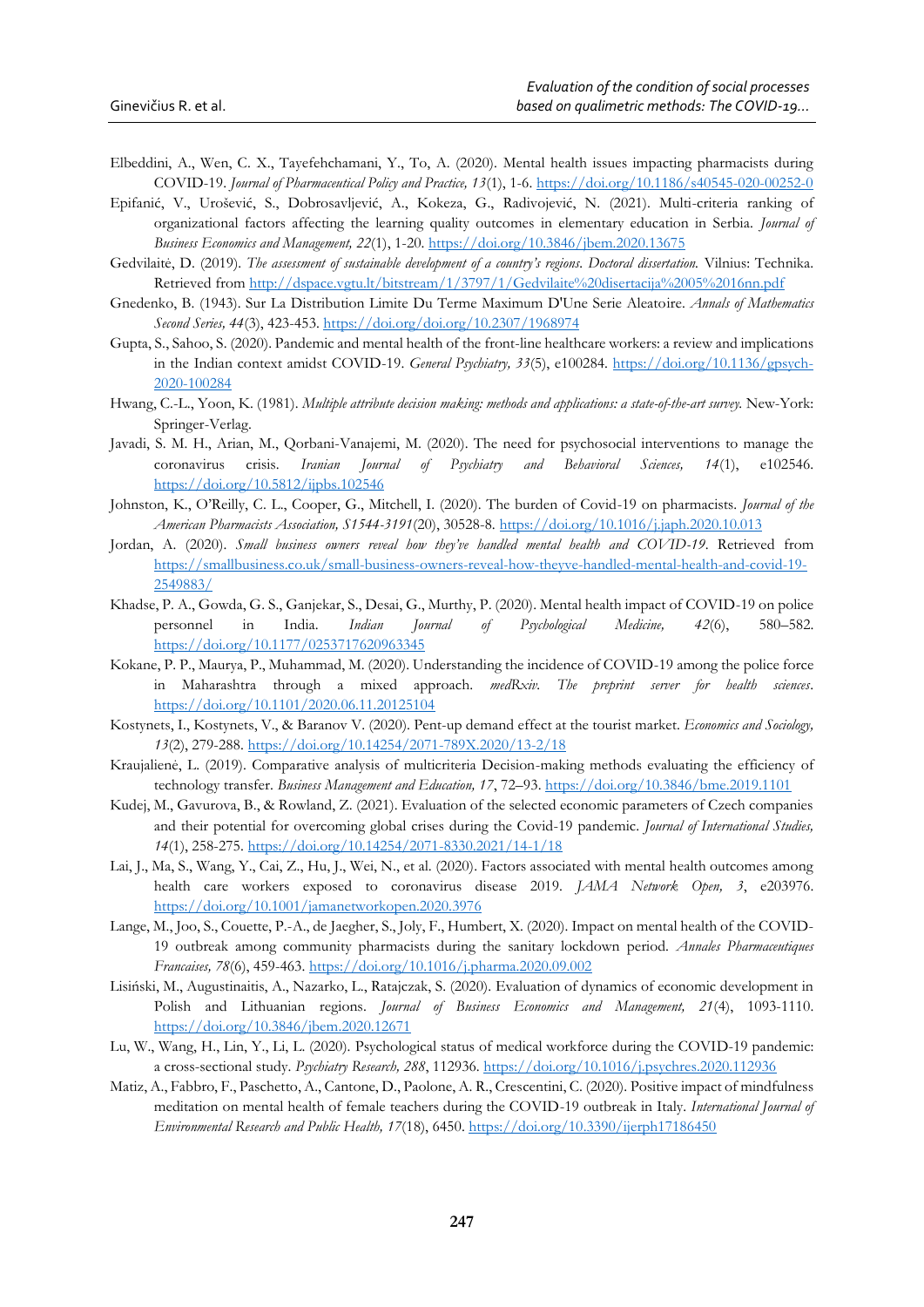- Mehdizadeh, S., Kamkar, K. (2020). COVID-19 and the impact on police services. Retrieved from <https://journalcswb.ca/index.php/cswb/article/view/139/272>
- Newman, K. (2020). COVID-19 and its impact on small businesses. Retrieved from <https://www.mhaessexmorris.org/covid-19andsmallbusiness/>
- Nyashanu, M., Pfende, F., Ekpenyong, M. (2020). Exploring the challenges faced by frontline workers in health and social care amid the COVID-19 pandemic: experiences of frontline workers in the English Midlands region, UK. *Journal of Interprofessional Care, 34*(5), 655-661[. https://doi.org/10.1080/13561820.2020.1792425](https://doi.org/10.1080/13561820.2020.1792425)
- Oliinyk, O., Bilan, Y., Mishchuk, H., Akimov, O. & Vasa, L. (2021). The impact of migration of highly skilled workers on the country's competitiveness and economic growth. *Montenegrin Journal of Economics, 17*(3), 7-19. <https://doi.org/10.14254/1800-5845/2021.17-3.1>
- *Order No. V-1504 of the Minister of Health of the Republic of Lithuania on Description of the Procedure for Organizing Provision of Personal Health Care Services under the Conditions of the State-Level Emergency Declared in the Territory of the Republic o.* (2020, 06 17).
- Redondo-Sama, G., Matulic, V., Munte-Pascual, A., de Vicente, I. (2020). Social work during the COVID-19 crisis: responding to urgent social needs. *Sustainability, 12*(20), 8595.<https://doi.org/10.3390/su12208595>
- *Resolution No. 1226 of the Government of the Republic of Lithuania on Declaration of Quarantine on the Territory of the Republic of Lithuania, Register of Legal Acts.* (2020, 11 04).
- *Resolution No. 207 of the Government of the Republic of Lithuania on Declaration of Quarantine on the Territory of the Republic of Lithuania, Register of Legal Acts.* (2020, 03 14).
- Royal Pharmaceutical Society of Great Britain (RPS). Impact of COVID-19 on pharmacists' mental health and wellbeing. (2020). Retrieved from [https://www.rpharms.com/about-us/news/details/Impact-of-COVID-19](https://www.rpharms.com/about-us/news/details/Impact-of-COVID-19-on-pharmacists-mental-health-and-wellbeing) [on-pharmacists-mental-health-and-wellbeing](https://www.rpharms.com/about-us/news/details/Impact-of-COVID-19-on-pharmacists-mental-health-and-wellbeing)
- Sahu, P. (2020). Closure of universities due to coronavirus disease 2019 (COVID-19): impact on education and mental health of students and academic staff. *Cureus, 12*(4), e7541.<https://doi.org/10.7759/cureus.7541>
- Shirzad, H., Farajzadeh, M. A., Hosseini Zijoud, S. R., Farnoosh, G. (2020). The role of military and police forces in crisis management due to the COVID-19 outbreak in Iran and the world. *Journal of Police Medicine, 9*(2), 63–70.
- Solomon-Osborne, A. (2020). Opinion: psychological first aid for front-line workers in quarantine. Retrieved from <https://www.devex.com/news/opinion-psychological-first-aid-for-front-line-workers-in-quarantine-98239>
- Stogner, J., Miller, B. L., McLean, K. (2020). Police stress, mental health, and resiliency during the COVID-19 pandemic. *American Journal of Criminal Justice, 26*, 1–13.<https://doi.org/10.1007/s12103-020-09548-y>
- Swinford, E., Galucia, N., Morrow-Howell, N. (2020). Applying gerontological social work perspectives to the coronavirus pandemic. *Journal of Gerontological Social Work, 63*(6-7), 513-523. <https://doi.org/10.1080/01634372.2020.1766628>
- Tarka, D., Olszewska, A.M. (2018). *Elementy statystyki. Opis statystyczny.* Białystok: Bialystok University of Technology (PB).
- Thomas, J. P., Srinivasan, A., Wickramarachchi, C. S., Dhesi, P. K., Hung, Y. M. A., Kamath, A. V. (2020). Evaluating the national PPE guidance for NHS healthcare workers during the COVID-19 pandemic. *Journal of Clinical Medicine, 20*(3), 242–247.<https://doi.org/10.7861/clinmed.2020-0143>
- Tomlin, J., Dalgleish-Warbuton, B., Lamph, G. (2020). Psychosocial Support for Healthcare Workers during the COVID-19 Pandemic. Retrieved from<https://www.frontiersin.org/articles/10.3389/fpsyg.2020.01960/full>
- Trisch, R., Gorbenko, E., Dotsenko, N., Kim, N., Kiporenko, A. (2016). Development of qualimetric approaches to the processes of quality management system at enterprises ac-cording to international standards of the ISO 9000 series. *Eastern-European Journal of Enterprise Technologies, 82*(4/3), 18–24. [https://doi.org/10.15587/1729-](https://doi.org/10.15587/1729-4061.2016.75503) [4061.2016.75503](https://doi.org/10.15587/1729-4061.2016.75503)
- Trishch, R. M., Slityuk, E. A. (2006). Spot and interval evaluation of product quality [Tochechnaja i interval'naja ocenki kachestva izdelij], Collection of scientific works. *Bulletin of the NTU "KhPI", 27*, 96–102.
- Turner, A. (2020). Coronavirus: 75% of social workers feeling more negative about their work-life than last year, survey finds. Retrieved from [https://www.communitycare.co.uk/2020/12/11/coronavirus-75-social-workers](https://www.communitycare.co.uk/2020/12/11/coronavirus-75-social-workers-feeling-negative-work-life-last-year-survey-finds/)[feeling-negative-work-life-last-year-survey-finds/](https://www.communitycare.co.uk/2020/12/11/coronavirus-75-social-workers-feeling-negative-work-life-last-year-survey-finds/)